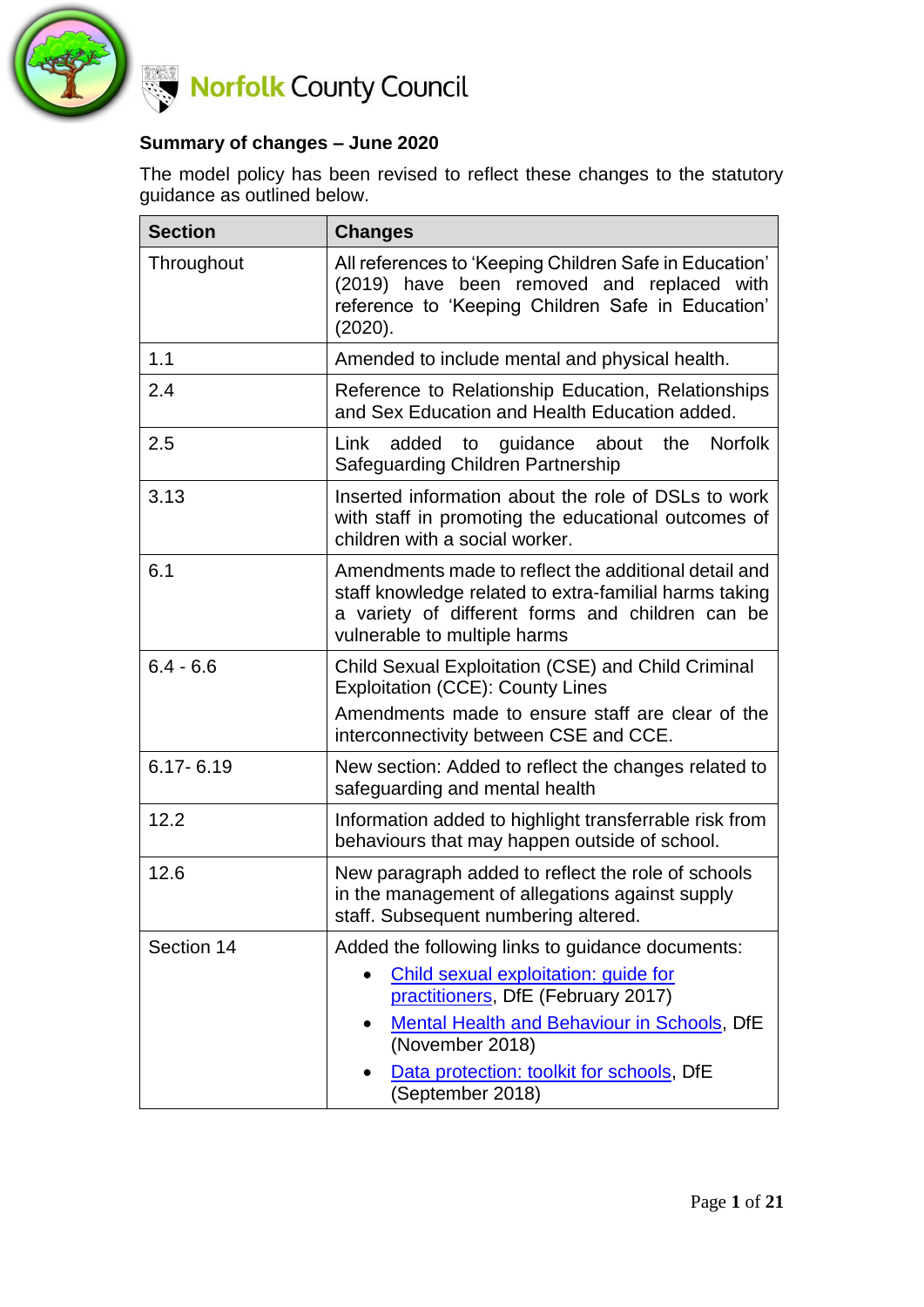

### **WHOLE SCHOOL POLICY FOR SAFEGUARDING INCORPORATING CHILD PROTECTION**

## **Alburgh with Denton Primary School**

### **Policy Consultation & Review**

This policy is available on our school website and is available on request from the school office. We also inform parents and carers about this policy when their children join our school and through our school newsletter.

We recognise the expertise our staff build by undertaking safeguarding training and managing safeguarding concerns on a daily basis and we therefore invite staff to contribute to and shape this policy and associated safeguarding arrangements.

The policy is provided to all staff at induction alongside our Staff Code of Conduct, behaviour policy and the safeguarding response to those pupils who are missing from education. In addition, all staff are provided with Part One of the statutory guidance *['Keeping](https://www.gov.uk/government/publications/keeping-children-safe-in-education--2)  [Children Safe in Education'](https://www.gov.uk/government/publications/keeping-children-safe-in-education--2)*, DfE (2020).

This policy will be reviewed in full by the Governing Body on an annual basis. This policy was last reviewed and agreed by the Governing Board on 19/10/20. It is due for review on 19/10/21.

| Role                      | <b>Signature</b> | Date     |
|---------------------------|------------------|----------|
| <b>Headteacher</b>        | <b>H</b> Sonnex  | 19/10/20 |
| <b>Chair of Governors</b> | <b>B</b> Barrett | 19/10/20 |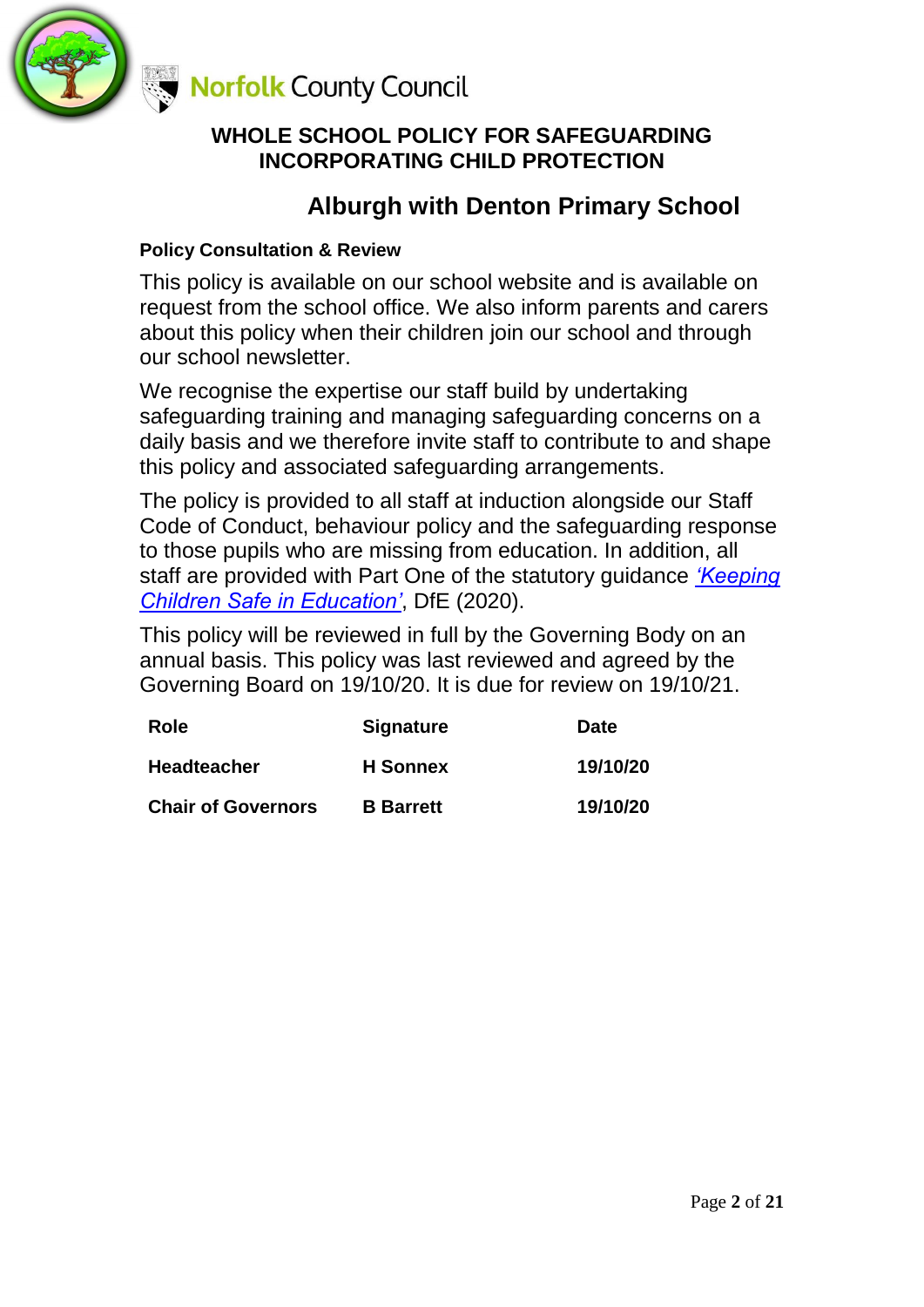

### **1. PURPOSE & AIMS**

1.1 The purpose of Alburgh with Denton Primary School's safeguarding policy is to ensure every child who is a registered pupil at our school is safe and protected from harm. This means we will always work to:

- Protect children and young people at our school from maltreatment;
- Prevent impairment of our children's and young people's mental and physical health or development;
- Ensure that children and young people at our school grow up in circumstances consistent with the provision of safe and effective care;
- Undertake that role so as to enable children and young people at our school to have the best outcomes.

1.2 This policy will give clear direction to all staff including supply staff, volunteers, visitors and parents about expected behaviour and our legal responsibility to safeguard and promote the welfare of all children at our school.

1.3 Our school fully recognises the contribution it can make to protect children from harm and supporting and promoting the welfare of all children who are registered pupils at our school. The elements of our policy are prevention, protection and support.

1.4 We recognise that our safeguarding responsibilities are clearly linked to our responsibilities for ensuring that appropriate safeguarding responses are in place for children who are absent from school or who go missing from education, particularly on repeat occasions. The Attendance Lead will regularly liaise with the Designated Safeguarding Lead to discuss all persistently absent pupils and those who go missing to identify the risk of abuse and neglect including sexual abuse or exploitation and to ensure that appropriate safeguarding responses have been put in place to reduce the risk of future harm.

1.5 This policy applies to all pupils, staff, parents, governors, volunteers and visitors.

### **2. OUR ETHOS**

2.1 The child's welfare is of paramount importance. Our school will establish and maintain an ethos where pupils feel secure, are encouraged to talk, are listened to and are safe. Children at our school will be able to talk freely to any member of staff at our school if they are worried or concerned about something.

2.2 Everyone who comes into contact with children and their families has a role to play in safeguarding children. We recognise that staff at our school play a particularly important role as they are in a position to identify concerns early and provide help for children to prevent concerns from escalating. **All staff are advised to maintain an attitude of '***it could happen here***' where safeguarding is concerned.** When concerned about the welfare of a child, staff members must always act in the **best interests** of the child.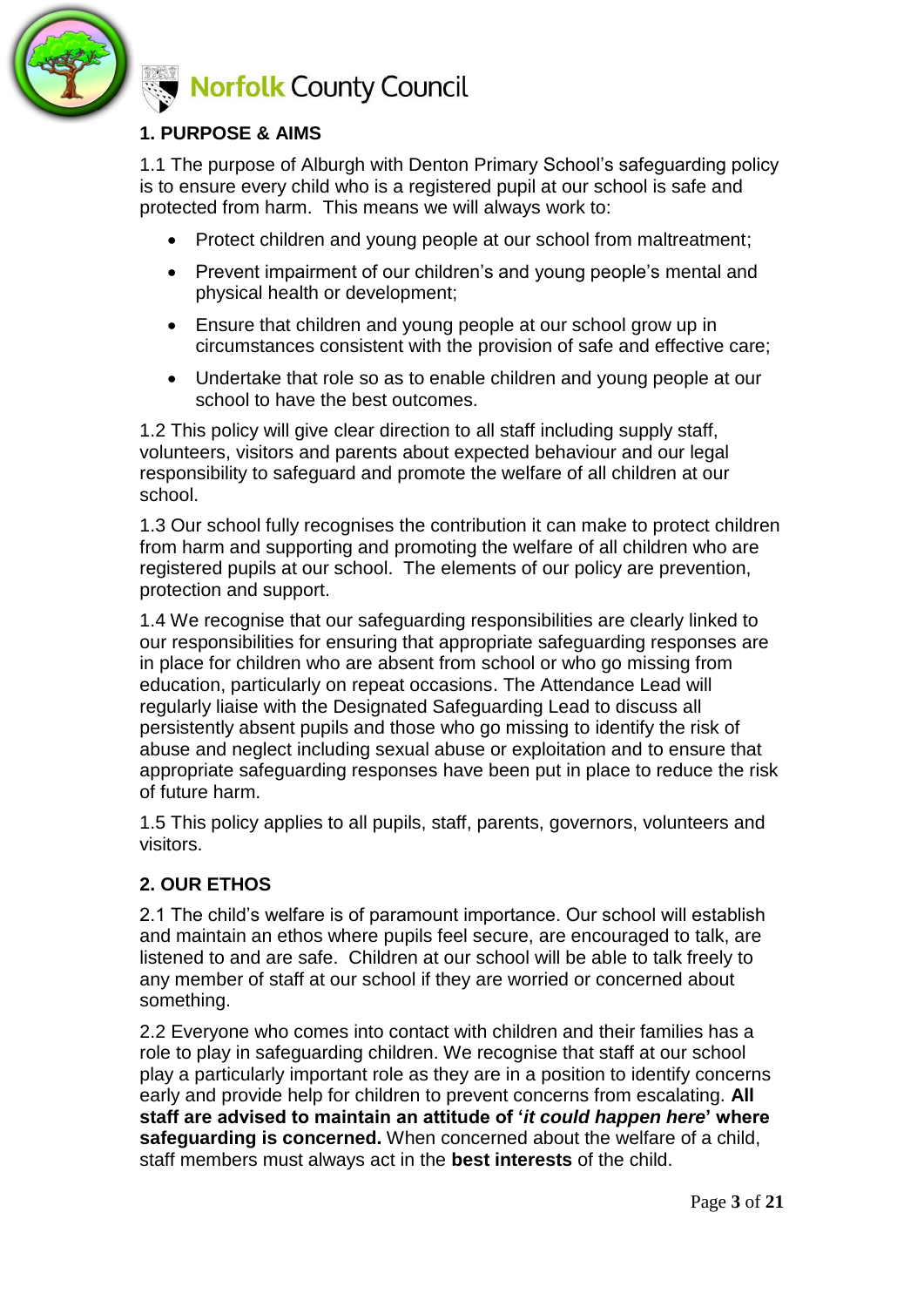

2.3All staff and regular visitors will, through training and induction, know how

to recognise indicators of concern, how to respond to a disclosure from a child and how to record and report this information. We will not make promises to any child and we will not keep secrets. Every child will know what the adult will have to do with any information they have chosen to disclose.

2.4 Throughout our curriculum we will provide activities and opportunities for children to develop the skills they need to identify risks and stay safe. It will include covering relevant issues through Relationship Education, Relationships and Sex Education and Health Education. This will also be extended to include material that will encourage our children to develop essential life skills. Teaching pupils about how to stay safe and behave online, including identifying risks and how and when to seek support is crucial. Further information can be found in the DfE guidance ['Teaching online safety](https://www.gov.uk/government/publications/teaching-online-safety-in-schools)  [in school.'](https://www.gov.uk/government/publications/teaching-online-safety-in-schools)

2.5 At all times we will work in partnership and endeavour to establish effective working relationships with parents, carers and colleagues from other agencies in line with [Working Together to Safeguard Children](https://www.gov.uk/government/publications/working-together-to-safeguard-children--2) (2018) and the [Norfolk Multi Agency Safeguarding Partnership arrangements.](https://www.norfolklscb.org/about/multi-agency-safeguarding-arrangements-masa-2019/)

2.6 As part of our responsibilities for safeguarding and promoting the welfare of children, we will provide a co-ordinated offer of early help when additional needs of children are identified. These may include if a child:

- is disabled and has specific additional needs;
- has special educational needs (whether or not they have a statutory education, health and care plan);
- is a young carer;
- is showing signs of being drawn in to anti-social or criminal behaviour, including gang involvement and association with organised crime groups;
- is frequently missing/goes missing from care or from home;
- is misusing drugs or alcohol themselves;
- is at risk of modern slavery, trafficking or exploitation;
- is in a family circumstance presenting challenges for the child, such as substance abuse, adult mental health problems or domestic abuse;
- has returned home to their family from care;
- is showing early signs of abuse and/or neglect;
- is at risk of being radicalised or exploited;
- is a privately fostered child.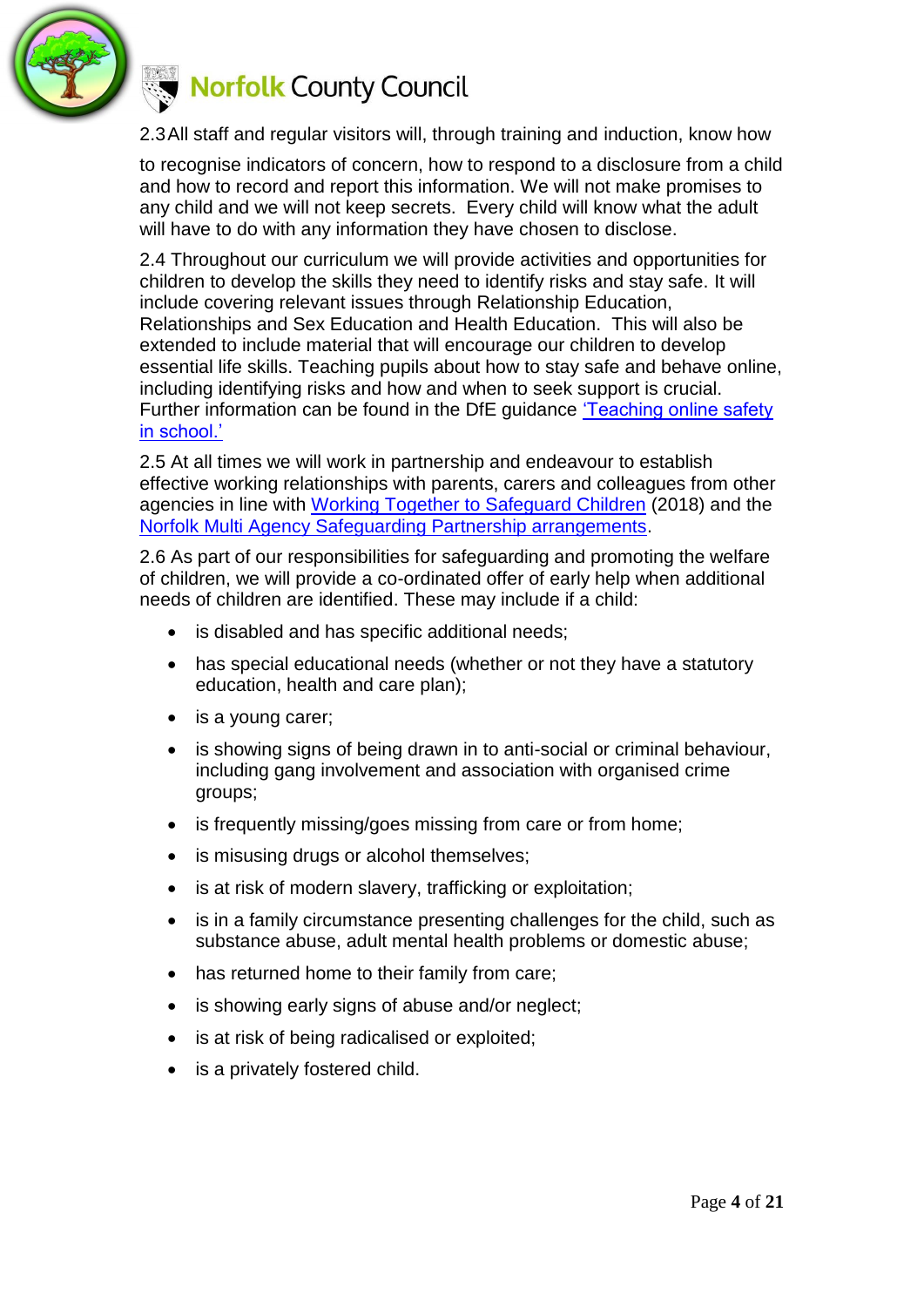

#### **3. ROLES AND RESPONSIBILITIES**

| Role                                                   | <b>Name</b>          | <b>Contact details</b> |
|--------------------------------------------------------|----------------------|------------------------|
| <b>Designated</b><br><b>Safeguarding Lead</b><br>(DSL) | <b>Hayley Sonnex</b> | 01986 788678           |
| <b>Deputy DSL</b>                                      | <b>Leigh Goodhew</b> | 01986 788678           |
| <b>Headteacher</b>                                     | <b>Hayley Sonnex</b> | 01986 788678           |
| <b>Named Safeguarding</b><br><b>Governor</b>           | <b>Gill Hipwell</b>  |                        |
| <b>Chair of Governors</b>                              | <b>Beth Barrett</b>  |                        |

3.1 It is the responsibility of *every* member of staff, volunteer and regular visitor to our school to ensure that they carry out the requirements of this policy and, at all times, work in a way that will safeguard and promote the welfare of all of the pupils at this school. This includes the responsibility to provide a safe environment in which children can learn.

#### **The Governing Body**

3.2 The Governing Body of Alburgh with Denton Primary School is accountable for ensuring the effectiveness of this policy and our compliance with it. Although our Governing Body takes collective responsibility to safeguard and promote the welfare of our pupils, we also have a named governor who champions safeguarding within the school.

3.3 The Governing Body will ensure that:

- The safeguarding policy is in place and is reviewed annually, is available publicly via our school website and has been written in line with Local Authority guidance and the requirements of the Norfolk Safeguarding Children Partnership policies and procedures;
- The school contributes to inter-agency working in line with in line with Working Together to Safeguard Children (2018);
- A senior member of staff from leadership team is designated to take the lead responsibility for safeguarding and child protection and that there is at least one deputy DSL(s) who is appropriately trained member to deal with any issues in the absence of the Designated Safeguarding Lead (DSL). There will always be cover for this role. The role will be evidenced explicitly in the role holder's job description.
- All staff receive a safeguarding induction and are provided with a copy of this policy, the staff code of conduct, the behaviour policy and the school's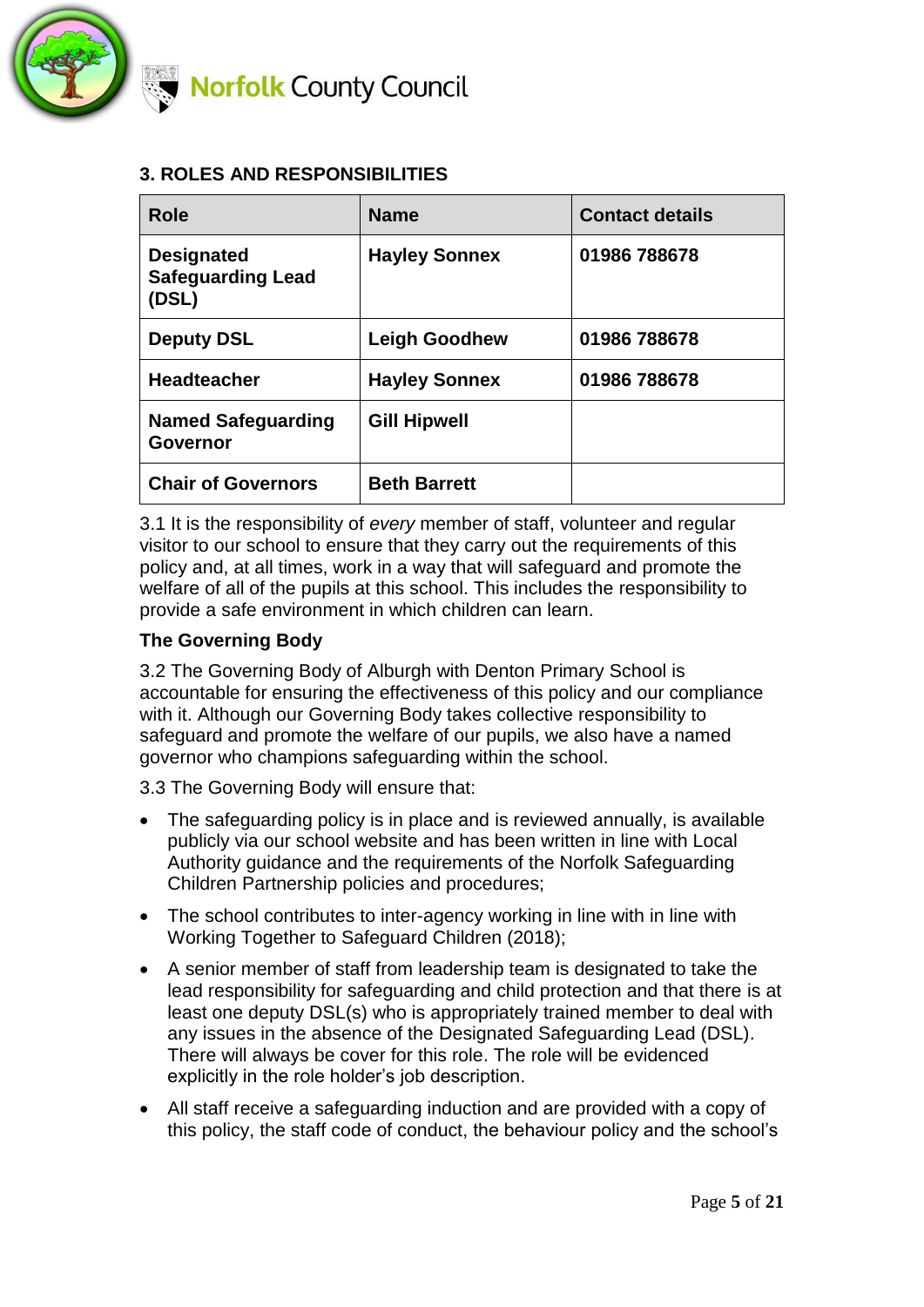

safeguarding response for those pupils who go missing from education as detailed section 6 of this policy.

- All staff undertake appropriate child protection training that is updated annually and on-line safety training;
- Procedures are in place for dealing with allegations against members of staff and volunteers in line with statutory guidance;
- Safer recruitment practices are followed in accordance with the requirements of *['Keeping Children Safe in Education'](https://www.gov.uk/government/publications/keeping-children-safe-in-education--2)* DfE (2020);

This policy includes detailed information on the procedures and processes to follow regarding peer on peer abuse, the recognition of it and the different forms it may take.

• They remedy without delay any weakness in regard to our safeguarding arrangements that are brought to their attention.

3.4 The governing body will receive a safeguarding report at each meeting that will record the training that has taken place, the number of staff attending and any outstanding training requirements for the school. It will also record all safeguarding activity that has taken place, for example, meetings attended, reports written, training or induction given. It will not identify individual pupils.

#### **The Headteacher**

3.5 At Alburgh with Denton Primary School the Headteacher is responsible for:

- Identifying a senior member of staff from leadership team to be the Designated Safeguarding Lead (DSL);
- Identifying alternate members of staff to act as the Designated Safeguarding Lead (DSL) in his/her absence to ensure there is always cover for the role;
- Ensuring that the policies and procedures adopted by the governing body, particularly concerning referrals of cases of suspected abuse and neglect, are followed by all staff;
- Ensuring that all staff and volunteers feel able to raise concerns about poor or unsafe practice and such concerns are addressed sensitively in accordance with agreed whistle-blowing procedures;
- Liaise with the LADO in the event of an allegation of abuse being made against a member of staff or volunteer.

### **The Designated Safeguarding Lead (DSL)**

3.6The Designated Safeguarding Lead is a senior member of staff, from the

leadership team who takes lead responsibility for safeguarding and child protection within our school. The DSL will carry out their role in accordance with the responsibilities outlined in Annex B of *['Keeping Children Safe in](https://www.gov.uk/government/publications/keeping-children-safe-in-education--2)  [Education'.](https://www.gov.uk/government/publications/keeping-children-safe-in-education--2)* 

3.7The DSL will provide advice and support to other staff on child welfare and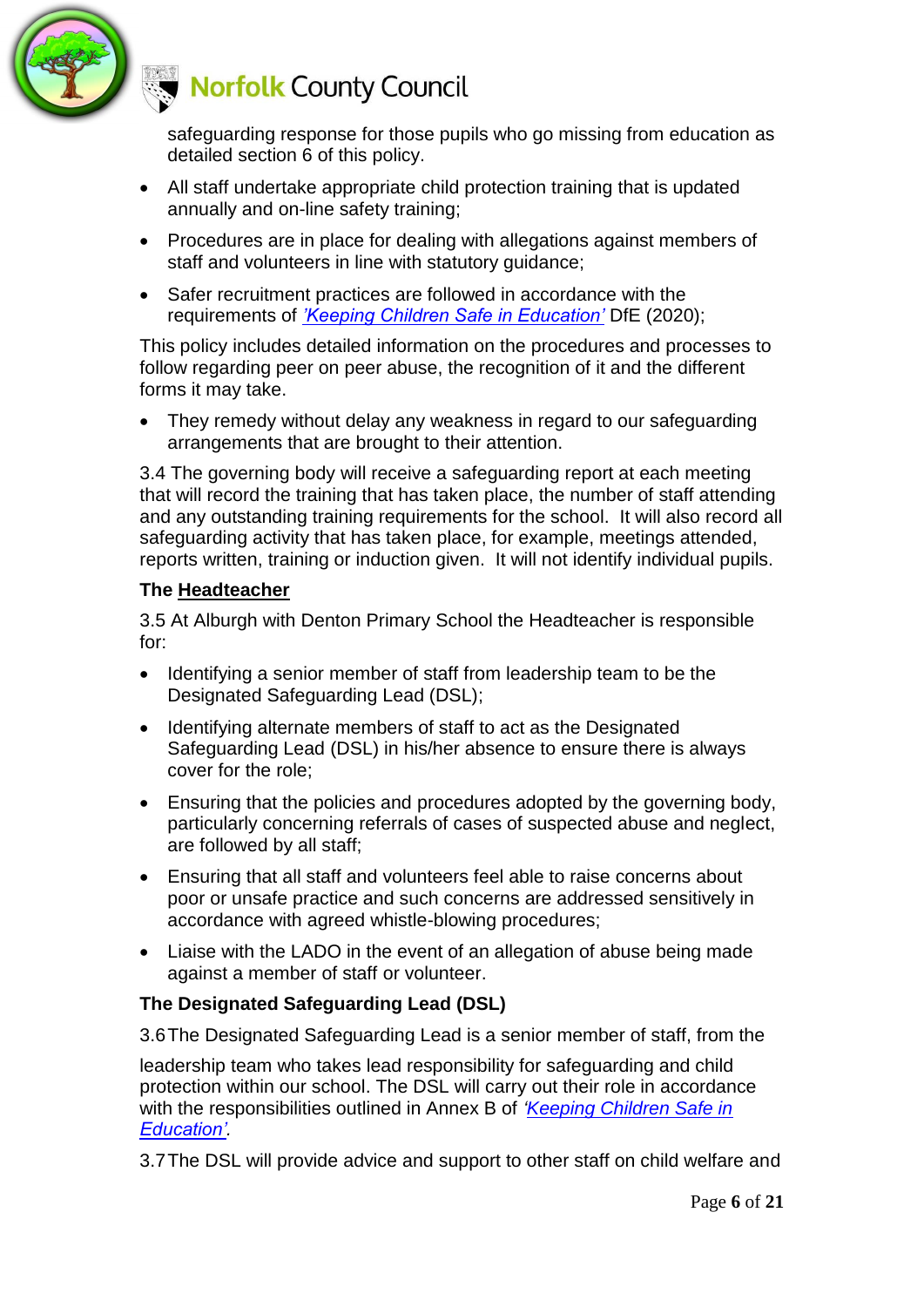

child protection matters. Any concern for a child's safety or welfare will be recorded in writing and given to the DSL.

3.8During term time the designated safeguarding lead and or a deputy will

always be available (during school or college hours) for staff in the school or college to discuss any safeguarding concerns. If in *exceptional* circumstances, a DSL is not available on the school site in person, we will ensure that they are available via telephone and/or any other relevant media.

3.9 The DSL at Alburgh with Denton Primary School will represent our school at child protection conferences and core group meetings. Through appropriate training, knowledge and experience our DSL will liaise with Children's Services and other agencies where necessary, and make referrals of suspected abuse to Children's Services, take part in strategy discussions and other interagency meetings and contribute to the assessment of children.

3.10 The DSL will maintain written records and child protection files ensuring that they are kept confidential and stored securely.

3.11 The DSL is responsible for ensuring that all staff members and volunteers are aware of our policy and the procedure they need to follow. They will ensure that all staff, volunteers and regular visitors have received appropriate child protection information during induction and have been trained within the school to the agreed school's [safeguarding training pack](http://www.schools.norfolk.gov.uk/behaviour-and-safety/safeguarding/training/ncc096606) provided by Children's Services.

3.12 The DSL will obtain details of the Local Authority Personal Advisor appointed to guide and support a child who is a care leaver.

3.13 We recognise that a child's experiences of adversity and trauma can leave them vulnerable to further harm, as well as educationally disadvantaged in facing barriers to attendance, learning, behaviour and mental health. The DSL will use the information that they hold about children with a social worker to make decisions in the best interests of the child's safety, welfare and help promote educational outcomes. The DSL will ensure that staff, know who these children are, understand their academic progress and attainment and maintain a culture of high aspirations for this cohort; supporting teaching staff to identify the challenges that children in this group might face and the additional academic support and adjustments that they could make to best support these children.

#### **4. TRAINING & INDUCTION**

4.1 When new staff join our school they will be informed of the safeguarding arrangements in place. They will be given a copy of our school's safeguarding policy along with the staff code of conduct, Part one and Annex A of '*Keeping Children Safe in Education*' and told who our Designated Safeguarding Lead (DSL) and Deputy DSLs are. They will also receive a copy of the behaviour policy and the school's response to children who go missing from education – this information is included in section 6 of this policy. All staff are expected to read these key documents. They will also be provided with the safeguarding recording form, given information on how to complete it and who to pass it to.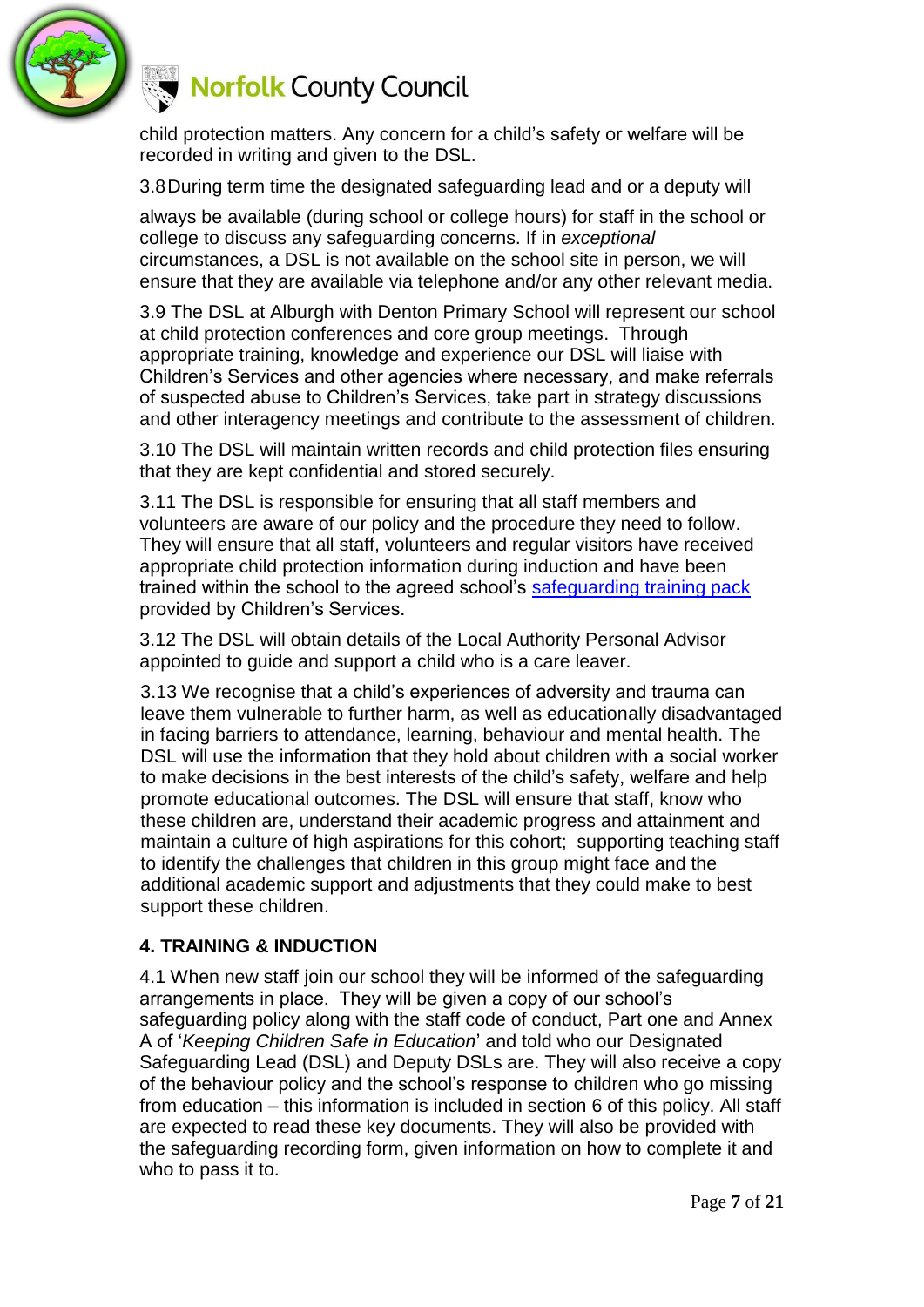

4.2 Every new member of staff or volunteer will receive safeguarding training during their induction period within 3 weeks of joining the school. This programme will include information relating to signs and symptoms of abuse, how to manage a disclosure from a child, how to record, the processes for referral to Children's Services and the statutory assessments under Section 17 and Section 47 as well as the remit of the role of the Designated Safeguarding Lead (DSL). The training will also include information about whistle-blowing in respect of concerns about another adult's behaviour and suitability to work with children. Staff will also receive on-line safety training as this is part of the overarching safeguarding approach of our school.

4.3 In addition to the safeguarding induction, we will ensure that mechanisms are in place to assist staff to understand and discharge their role and responsibilities as set out in Part one of '*Keeping Children Safe in Education'*. In order to achieve this, we will ensure that:

- all members of staff will undertake appropriate safeguarding training on an annual basis and we will evaluate the impact of this training;
- all staff members receive regular safeguarding and child protection updates (for example, via email, e-bulletins, staff meetings), as required, but at least annually, to provide them with relevant skills and knowledge to safeguard children effectively;

4.4 All regular visitors, temporary staff and volunteers to our school will be given a set of our safeguarding procedures; they will be informed of whom our DSL and alternate staff members are and what the recording and reporting system is. (See Appendix 2).

4.5 The DSL, the alternate designated member(s) of staff and any other senior member of staff who may be in a position of making referrals or attending child protection conferences or core groups will attend one of the multi-agency training courses organised by Norfolk Safeguarding Children's Partnership at least once every three years. The DSL and alternate will attend Designated Safeguarding Lead (DSL) training provided by the Local Authority every two years. In addition to formal training, DSL will ensure that they update their knowledge and skills at regular intervals, but at least annually, to keep up with any developments relevant to their role.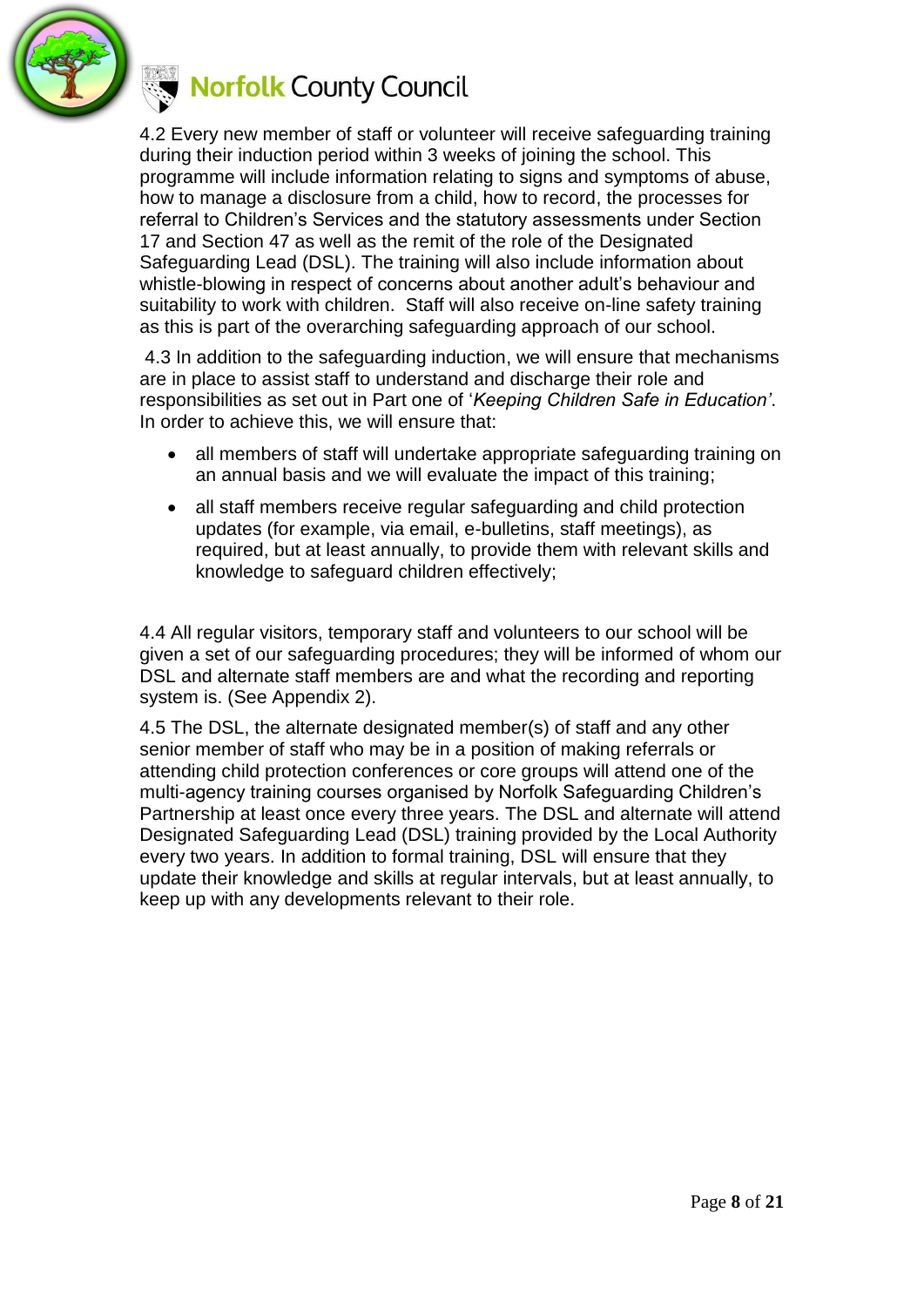

4.6 Our governing body will also undertake appropriate training to ensure they are able to carry out their duty to safeguard all of the children at our school. Training for Governors to support them in their safeguarding role is available from [Norfolk Governor Services.](https://www.schools.norfolk.gov.uk/school-management/governors)

4.7 We actively encourage all of our staff to keep up to date with the most recent local and national safeguarding advice and guidance, Annex A of '*Keeping Children Safe in Education*' (2020) provides links to guidance on specific safeguarding issues such as Child Sexual Exploitation and Female Genital Mutilation. In addition, local guidance can be accessed via Norfolk Safeguarding Children Partnership and within the [Safeguarding Section](https://www.schools.norfolk.gov.uk/pupil-safety-and-behaviour/safeguarding) of the [Norfolk Schools website.](https://www.schools.norfolk.gov.uk/).

#### **5. PROCEDURES FOR MANAGING CONCERNS**

5.1 Alburgh with Denton Primary School adheres to child protection procedures that have been agreed locally through the Norfolk Safeguarding Children Partnership. Where we identify children and families in need of support, we will carry out our responsibilities in accordance with Norfolk Local [Assessment Protocol](https://www.norfolklscb.org/about/policies-procedures/3-3-norfolk-local-assessment-protocol/) and the Norfolk [Threshold Guidance.](https://www.norfolklscb.org/people-working-with-children/threshold-guide/)

5.2 Every member of staff including volunteers working with children at our school are advised to maintain an attitude of 'it could happen here' where safeguarding is concerned. When concerned about the welfare of a child, staff members should always act in the interests of the child and have a responsibility to take action as outline in this policy.

5.3 All staff are encouraged to report any concerns that they have and not see these as insignificant. On occasions, a referral is justified by a single incident such as an injury or disclosure of abuse. More often however, concerns accumulate over a period of time and are evidenced by building up a picture of harm over time; this is particularly true in cases of emotional abuse and neglect. In these circumstances, it is crucial that staff record and pass on concerns in accordance with this policy immediately to allow the DSL to build up a picture and access support for the child at the earliest opportunity. A reliance on memory without accurate and contemporaneous records of concern could lead to a failure to protect.

5.4 It is *not* the responsibility of school staff to investigate welfare concerns or determine the truth of any disclosure or allegation. All staff, however, have a duty to recognise concerns and pass the information on in accordance with the procedures outlined in this policy.

5.5 The Designated Safeguarding Lead (DSL) should be used as a first point of contact for concerns and queries regarding any safeguarding concern in our school. Any member of staff or visitor to the school who receives a disclosure of abuse or suspects that a child is at risk of harm must report it immediately to the DSL or, if unavailable, to the alternate designated person. In the absence of either of the above, the matter should be brought to the attention of the most senior member of staff.

5.6 All concerns about a child or young person should be reported **without delay** and recorded in writing using the agreed template (see Appendix 1).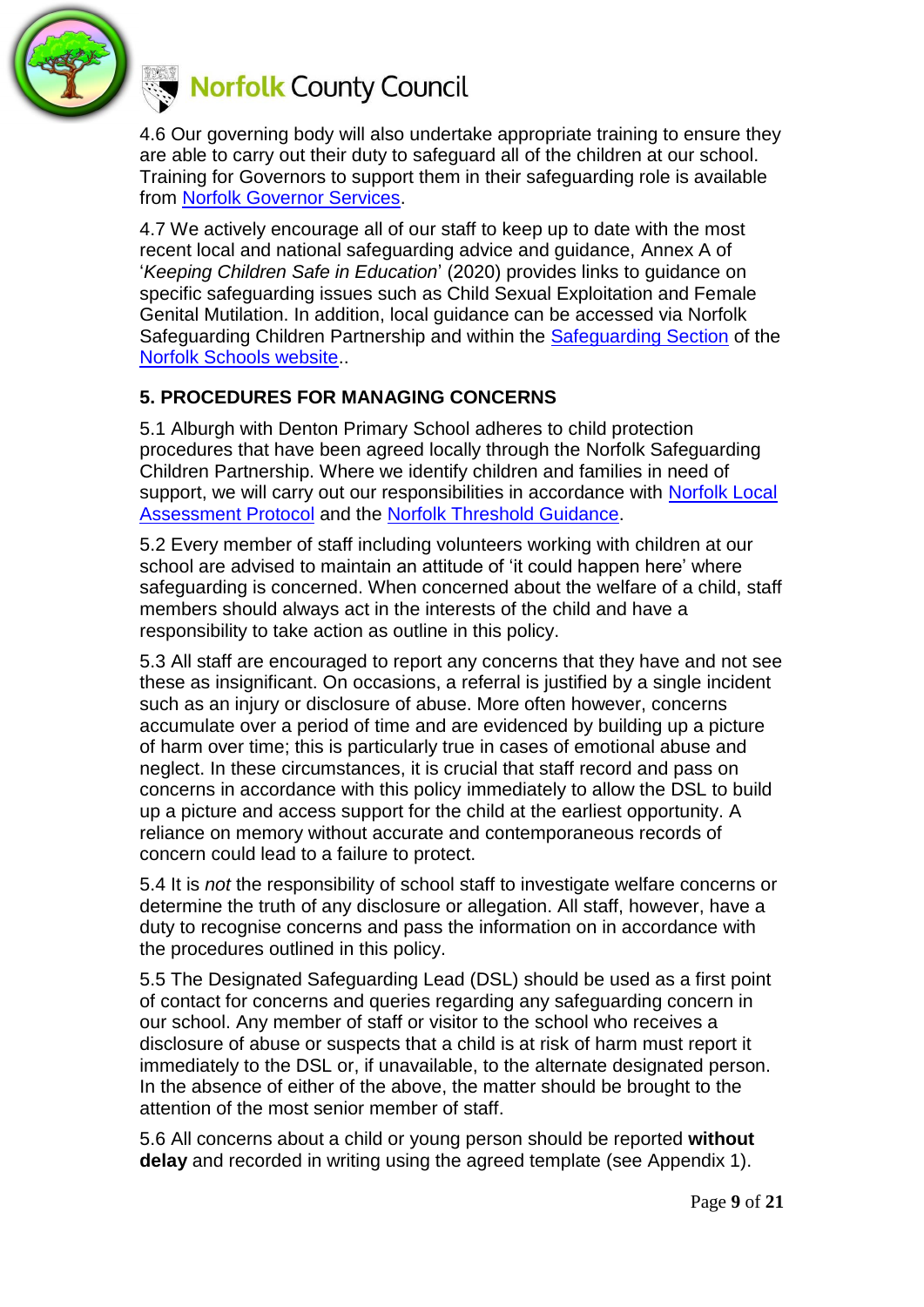

5.7 Following receipt of any information raising concern, the DSL will consider what action to take and seek advice from the Norfolk Children's Advice & Duty Service (CADS) as required. All information and actions taken, including the reasons for any decisions made, will be fully documented.

5.8 All referrals will be made in line with Norfolk Children's Services procedures as outlined in Appendix 3.

5.9 If, at any point, there is a risk of immediate serious harm to a child a referral should be made to Norfolk CADS immediately. Anybody can make a referral in these circumstances. If the child's situation does not appear to be improving the staff member with concerns should press for re-consideration by raising concerns again with the DSL and/or the Headteacher. Concerns should always lead to help for the child at some point.

5.10 Staff should always follow the reporting procedures outlined in this policy in the first instance. However, they may also share information directly with Norfolk CADS, or the police if:

- the situation is an emergency and the designated senior person, their alternate and the Headteacher are all unavailable;
- they are convinced that a direct report is the only way to ensure the pupil's safety.

5.11 Any member of staff who does not feel that concerns about a child have been responded to appropriately and in accordance with the procedures outlined in this policy should raise their concerns with the Headteacher or the Chair of Governors. If any member of staff does not feel the situation has been addressed appropriately at this point should contact Norfolk CADS directly with their concerns.

### **6. Specific Safeguarding Issues**

### **Contextual safeguarding**

6.1 At Alburgh with Denton Primary School we recognise that safeguarding incidents and/or behaviours can be associated with factors outside of the school environment and/or can occur between children outside of the school. This is known as contextual safeguarding. It is key that all school staff understand the definition of contextual safeguarding and consider whether children are at risk of abuse or exploitation in situations outside their families. Through training we will ensure that staff and volunteers are aware that extrafamilial harms take a variety of different forms and children can be vulnerable to multiple harms including (but not limited to) sexual exploitation, criminal exploitation, and serious youth violence. When reporting concerns, staff should include as much information and background detail as possible so the DSL can make a referral with a holistic view of the child. This will allow any assessment to consider all the available evidence and the full context of any abuse.

6.2 We recognise that children with special educational needs and/or disabilities (SEND) can face additional safeguarding challenges and these are discussed in staff training. These additional barriers can include: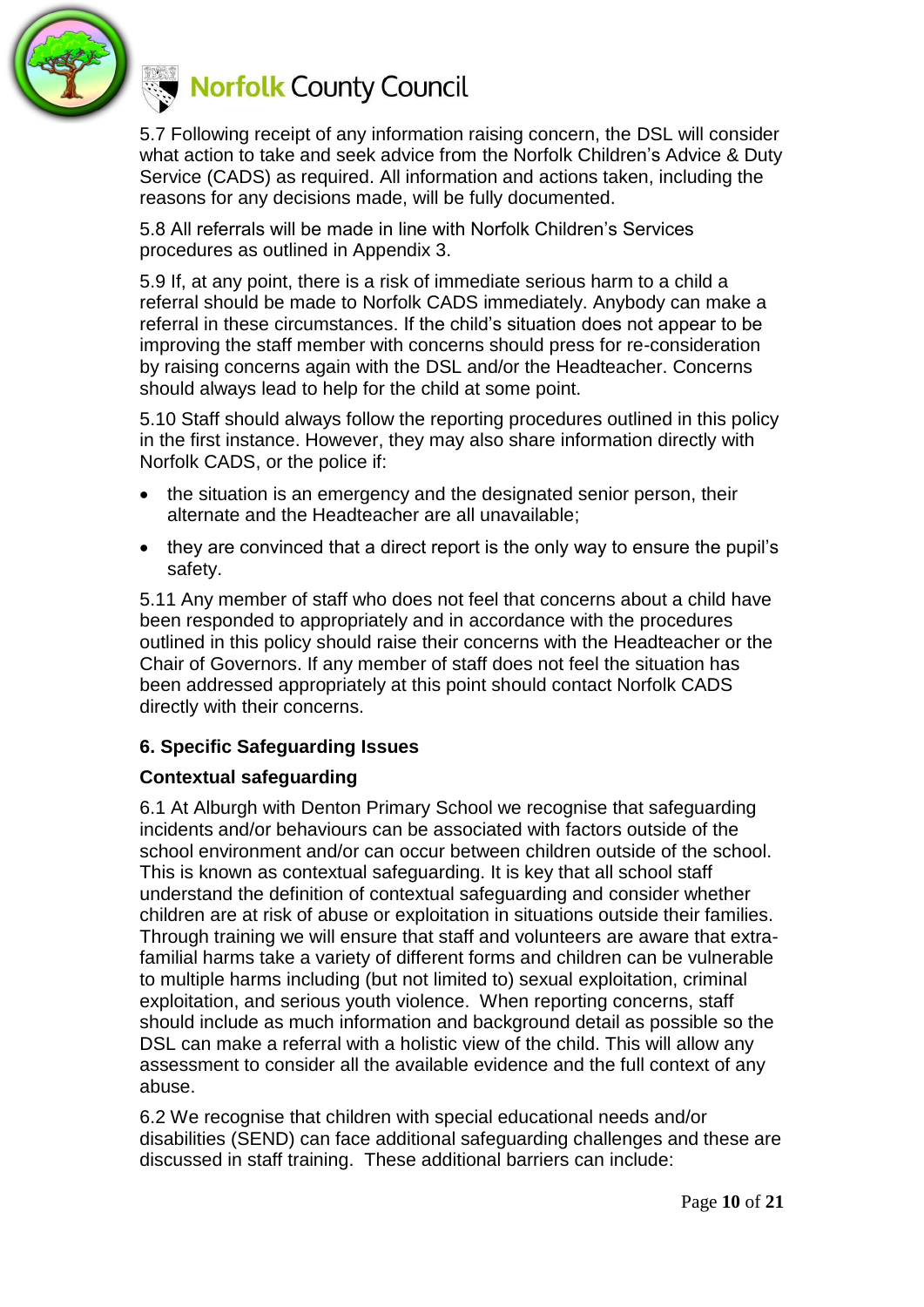

- assumptions that indicators of possible abuse such as behaviour, mood and injury relate to the child's disability without further exploration;
- children with SEN and disabilities can be disproportionally impacted by things like bullying- without outwardly showing any signs; and
- communication barriers and difficulties in overcoming these barriers.

6.3 At Alburgh with Denton Primary School we recognise that a previously looked after child potentially remains vulnerable and all staff should have the skills, knowledge and understanding to keep previously looked after children safe. When dealing with looked after children and previously looked after children, it is important that all agencies work together, and prompt action is taken when necessary to safeguard these children, who are a particularly vulnerable group.

#### **Child Sexual Exploitation (CSE) and Child Criminal Exploitation (CCE): County Lines**

6.4 At Alburgh with Denton Primary School we train staff to recognise that both CSE and CCE are forms of abuse and both occur where an individual or group takes advantage of an imbalance in power to coerce, manipulate or deceive a child into sexual or criminal activity. Whilst age may be the most obvious, this power imbalance can also be due to a range of other factors including gender, sexual identity, cognitive ability, physical strength, status, and access to economic or other resources. Victims can be exploited even when activity appears consensual and it should be noted exploitation as well as being physical can be facilitated and/or take place online.

6.5 At Alburgh with Denton Primary School we recognise that Child Sexual Exploitation is a form of child sexual abuse and this imbalance of power coerces, manipulates or deceives a child or young person into sexual activity (a) in exchange for something the victim needs or wants, and/or (b) for the financial advantage or increased status of the perpetrator. Child sexual exploitation does not always include physical contact, it can also occur through the use of technology.

6.6 At Alburgh with Denton Primary School we understand that criminal exploitation of children is a geographically widespread form of harm that is a typical feature of county lines criminal activity. Drug networks or gangs groom and exploit children and young people to carry drugs and money from urban areas to suburban and rural areas, market and seaside towns. Key to identifying potential involvement in county lines are missing episodes, when the victim may have been trafficked for the purpose of transporting drugs. If a child is suspected to be at risk of or involved in county lines, a referral to the Children's Advice and Duty Service (CADS) will be made alongside consideration of availability of local services/third sector providers who offer support to victims of county lines exploitation.

#### **So-called 'honour-based violence (including Female Genital Mutilation and Forced Marriage**

6.7 At Alburgh with Denton Primary School we recognise that our staff are well placed to identify concerns and take action to prevent children from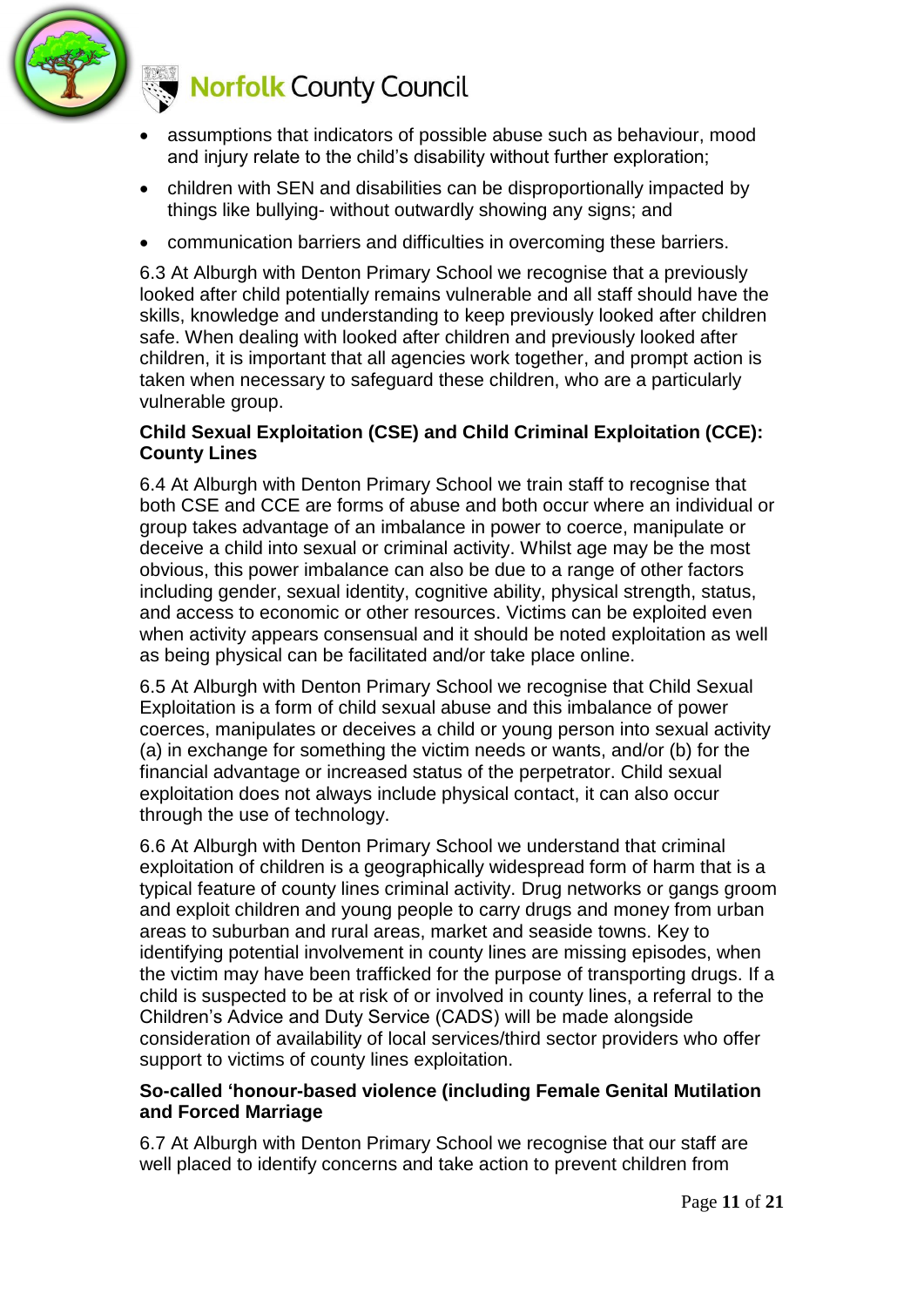

becoming victims of Female Genital Mutilation (FGM) and other forms of socalled 'honour-based' violence (HBV) and provide guidance on these issues through our safeguarding training. If staff have a concern regarding a child that might be at risk of HBV, they should inform the DSL who will activate local safeguarding procedures, using existing national and local protocols for multiagency liaison with police and children's social care.

6.8 Where FGM has taken place, since 31 October 2015 there has been a mandatory reporting duty placed on teachers. Section 5B of the Female [Genital Mutilation Act 2003](http://www.legislation.gov.uk/ukpga/2003/31/section/5B) (as inserted by section 74 of the Serious Crime Act 2015) places a statutory duty upon teachers in England and Wales, to report to the police where they discover (either through disclosure by the victim or visual evidence) that FGM appears to have been carried out on a girl under 18. Those failing to report such cases will face disciplinary sanctions. We will provide guidance and support to our teachers on this requirement and further information on when and how to make a report can be found in the following Home Office guidance: [Mandatory Reporting of Female Genital](https://www.gov.uk/government/publications/mandatory-reporting-of-female-genital-mutilation-procedural-information)  Mutilation- [procedural information](https://www.gov.uk/government/publications/mandatory-reporting-of-female-genital-mutilation-procedural-information) Home Office (December 2015)

6.9 At Alburgh with Denton Primary School we recognise that forcing a person into a marriage is a crime in England and Wales. A forced marriage is one entered into without the full and free consent of one or both parties where violence, threats or any other form of coercion is used to cause a person to enter into a marriage. Threats can be physical or emotional and psychological. The Forced Marriage Unit has [statutory guidance](https://www.gov.uk/guidance/forced-marriage) and [Multi](https://assets.publishing.service.gov.uk/government/uploads/system/uploads/attachment_data/file/322307/HMG_MULTI_AGENCY_PRACTICE_GUIDELINES_v1_180614_FINAL.pdf)[agency guidelines](https://assets.publishing.service.gov.uk/government/uploads/system/uploads/attachment_data/file/322307/HMG_MULTI_AGENCY_PRACTICE_GUIDELINES_v1_180614_FINAL.pdf) and can be contacted for advice or more information: Contact 020 7008 0151 or email [fmu@fco.gov.uk](mailto:fmu@fco.gov.uk)

#### **Preventing radicalisation and extremism**

6.10 We recognise that safeguarding against radicalisation and extremism is no different to safeguarding against any other vulnerability in today's society*.*  At Alburgh with Denton Primary School, we will ensure that:

- Through training, staff, volunteers and governors have an understanding of what radicalisation and extremism is, why we need to be vigilant in school and how to respond when concerns arise.
- There are systems in place for keeping pupils safe from extremist material when accessing the internet in our school by using effective filtering and usage policies.
- The DSL has received Prevent training and will act as the point of contact within our school for any concerns relating to radicalisation and extremism.
- The DSL will make referrals in accordance with Norfolk Channel [procedures](http://www.norfolklscb.org/wp-content/uploads/2016/05/Channel-Norfolk-SOP-April-2016.doc) and will represent our school at Channel meetings as required.
- Through our curriculum, we will promote the spiritual, moral, social and cultural development of pupils.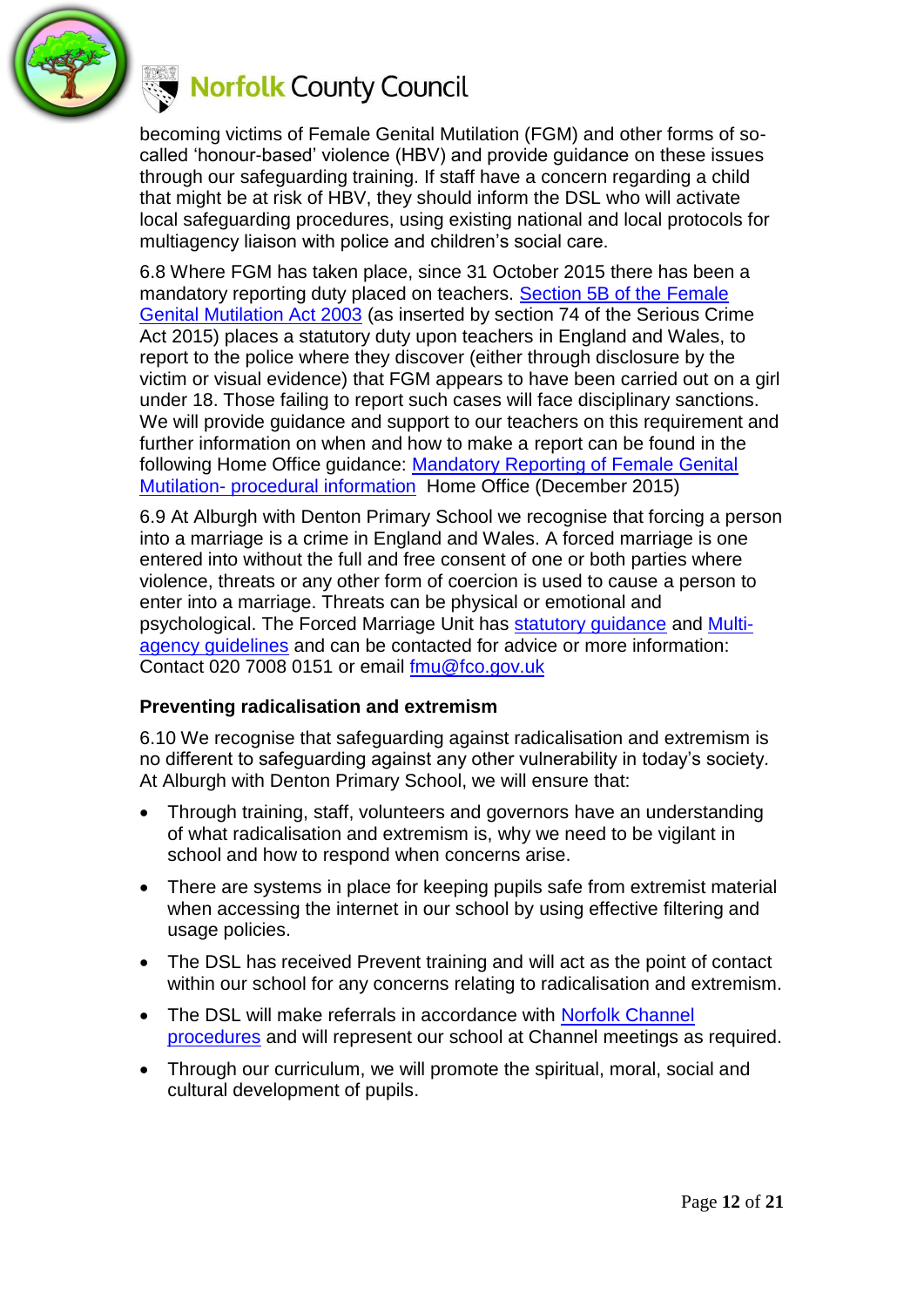

#### **Peer on peer abuse**

6.11 We recognise that children are also vulnerable to physical, sexual and emotional abuse by their peers or siblings. Abuse perpetrated by children can be just as harmful as that perpetrated by an adult, so it is important that all staff and volunteers to remember the impact on both the victim of the abuse as well as to focus on the support for the child or young person exhibiting the harmful behaviour. Such abuse will always be taken as seriously as abuse perpetrated by an adult and the same [safeguarding children procedures](http://www.norfolklscb.org/about/policies-procedures/policies-and-procedures/) will apply in respect of any child who is suffering or likely to suffer significant harm. Staff must never tolerate or dismiss concerns relating to peer on peer abuse; it must never be tolerated or passed off as 'banter', 'just having a laugh' or 'part of growing up'.

6.12 At Alburgh with Denton Primary School all staff are trained so that they are aware that safeguarding issues can manifest themselves via peer on peer abuse. This is most likely to include, but may not be limited to:

- bullying (including cyberbullying);
- physical abuse such as hitting, kicking, shaking, biting, hair pulling, or otherwise causing physical harm;
- sexual violence and sexual harassment;
- upskirting
- sexting (also known as youth produced sexual imagery); and
- initiation/hazing type violence and rituals.

6.13 All staff will understand that they should follow our safeguarding procedures for reporting a concern if they are worried about peer on peer abuse. The DSL will respond to any concerns related to peer on peer abuse in line with guidance outlined in Part five of 'Keeping Children Safe in Education' and ['Sexual violence and sexual harassment between children in schools and](https://www.gov.uk/government/uploads/system/uploads/attachment_data/file/719902/Sexual_violence_and_sexual_harassment_between_children_in_schools_and_colleges.pdf)  [colleges'](https://www.gov.uk/government/uploads/system/uploads/attachment_data/file/719902/Sexual_violence_and_sexual_harassment_between_children_in_schools_and_colleges.pdf) (May 2018). We will ensure that all concerns, discussions and decisions reached are clearly recorded and any identified actions are followed up.

6.14 We will work with other agencies as required to respond to concerns about sexual violence and harassment. We will seek consultations where there are concerns or worries about developmentally inappropriate or harmful sexual behaviour from the Harmful Sexual Behaviour (HSB) Team as required so that we ensure we are offering the right support to the child(ren). Support will depend on the circumstances of each case and the needs of the child, it may include completion of risk assessments to support children to remain in school whilst safeguarding other children and the victim, delivery of early intervention in respect of HSB and/or referral to [The Harbour Centre Sexual](https://www.theharbourcentre.co.uk/)  [Assault Referral Centre](https://www.theharbourcentre.co.uk/) (SARC) where a pupil discloses a rape, an attempted rape or a serious sexual assault whether this has happened recently or in the past. The assault does not have to have taken place in Norfolk but the victim must live in Norfolk to access support. The SARC also has a 24/7 helpline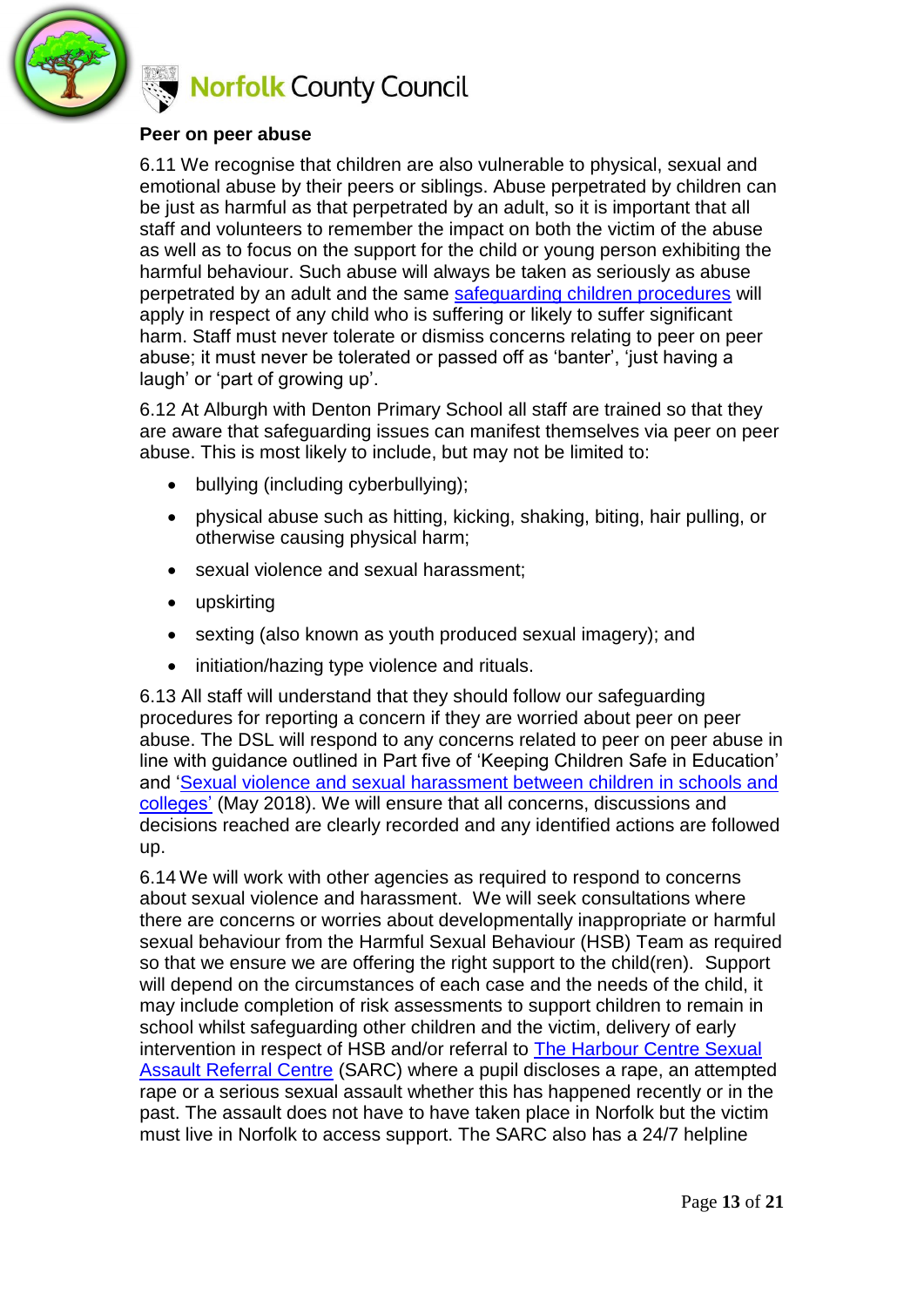

01603 276381 if pupils or staff need to speak to a Crisis Worker for help & advice. Referral forms can be found on [The Harbour Centre website](https://www.theharbourcentre.co.uk/)*.*

#### **Safeguarding responses to children who go missing**

6.15 At Alburgh with Denton Primary School all staff should be aware of the safeguarding responsibilities for children who are missing education, particularly on repeat occasions, to help identify the risk of abuse and neglect, including sexual abuse or exploitation, and to help prevent the risks of their going missing in future.

6.16 At Alburgh with Denton Primary School we adhere to the following procedures and processes to ensure there is an appropriate safeguarding response to children who missing:

- An attendance register is taken at the start of the first session of each school day and once during the second session;
- We make every effort to contact parents and carers and follow up with the emergency contacts held;
- We hold at least two emergency contact numbers for each of the pupils on our roll wherever possible.
- Staff will alert DSLs to any concerns raised regarding children who are absent from school;
- The DSLs will meet regularly with the Attendance Lead, SENCo and other members of the pastoral team to ensure that each response is thorough and takes into account all the relevant information about individual children;
- We will follow the procedures outlined in our attendance policy including undertaking first day calling and monitoring data to ensure we intervene early in cases of poor attendance and/or unexplained absences.
- When removing a child from roll at the standard and non-standard transition points, we will inform the Local Authority in accordance with statutory requirements and pass on all safeguarding files.

#### **Mental Health**

6.17 At Alburgh with Denton Primary School all staff are made aware, through training, that mental health problems can, in some cases, be an indicator that a child has suffered or is at risk of suffering abuse, neglect or exploitation. Our staff are well placed to observe children day-to-day and identify those whose behaviour suggests that they may be experiencing a mental health problem or be at risk of developing one.

6.18 We understand that where children have suffered abuse and neglect, or other potentially traumatic adverse childhood experiences, this can have a lasting impact throughout childhood, adolescence and into adulthood. Therefore, through training, staff are aware of how children's experiences, can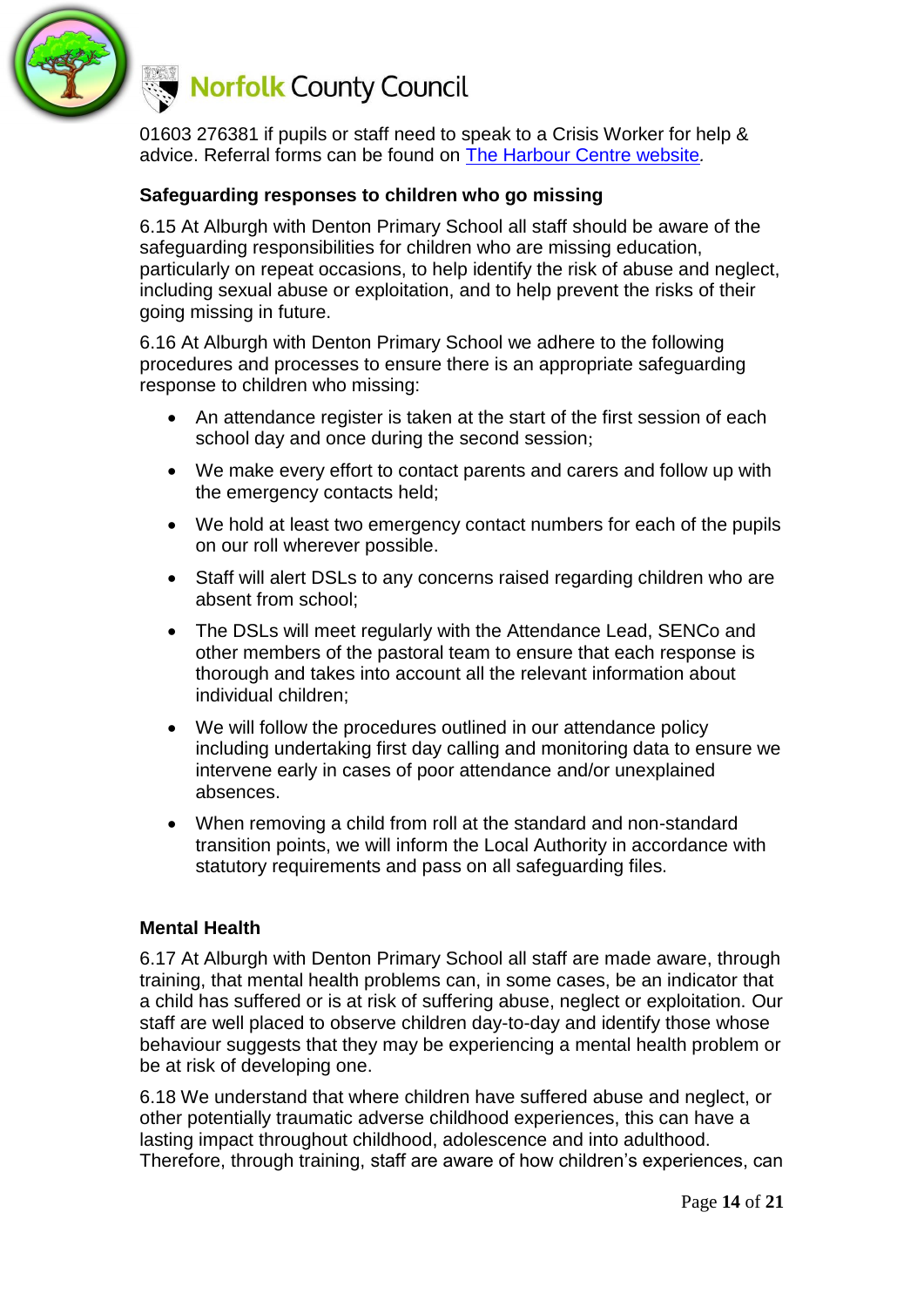

impact on their mental health, behaviour and education. All staff are aware that I if they have a mental health concern about a child that is *also* a safeguarding concern, they should take immediate action by passing the information on to a Designated Safeguarding Lead.

6.19 At Alburgh with Denton Primary School we have clear systems and processes in place for identifying possible mental health problems and work with other agencies as required to respond to these concerns. Designated Safeguarding Leads make reference to the [Mental Health and Behaviour in](https://www.gov.uk/government/publications/mental-health-and-behaviour-in-schools--2)  [Schools'](https://www.gov.uk/government/publications/mental-health-and-behaviour-in-schools--2) DfE guidance for further support.

#### **7. RECORDS AND INFORMATION SHARING**

7.1 If staff are concerned about the welfare or safety of any child at our school, they will record their concern on the agreed reporting form (Appendix 1). They should ensure that the form is signed and dated. Any concerns should be passed to the DSL without delay.

7.2 Any information recorded will be kept in a separate named file, in a secure cabinet and not with the child's academic file. These files will be the responsibility of the DSL. Child protection information will only be shared within school on the basis of 'need to know in the child's interests' and on the understanding that it remains strictly confidential.

7.3 Child protection information will only be kept in the file and this file will be kept up to date. Records of concern, copies of referrals, invitations to child protection conferences, core groups and reports will be stored here. All our safeguarding files will include; a chronology, contents front cover and will record significant events in the child's life.

7.4 When a child leaves our school, the DSL will make contact with the DSL at the new school and will ensure that the child protection file is forwarded to the receiving school in an appropriately agreed manner. We will retain evidence to demonstrate how the file has been transferred; this may be in the form of a written confirmation of receipt from the receiving school and/or evidence of recorded delivery. Where a parent elects to remove their child from the school roll to home educate, the school will make arrangements to pass any safeguarding concerns to the [Services to Home Educators Team](https://www.schools.norfolk.gov.uk/pupil-needs/home-education) within Norfolk County Council.

#### **8. WORKING WITH PARENTS & CARERS**

8.1 Alburgh with Denton Primary School is committed to working in partnership with parents/carers to safeguard and promote the welfare of children and to support them to understand our statutory responsibilities in this area.

8.2 When new pupils join our school, parents and carers will be informed that we have a safeguarding policy. A copy will be provided to parents on request and is available on the school website. Parents and carers will be informed of our legal duty to assist our colleagues in other agencies with child protection enquiries and what happens should we have cause to contact Norfolk Children's Advice & Duty Service.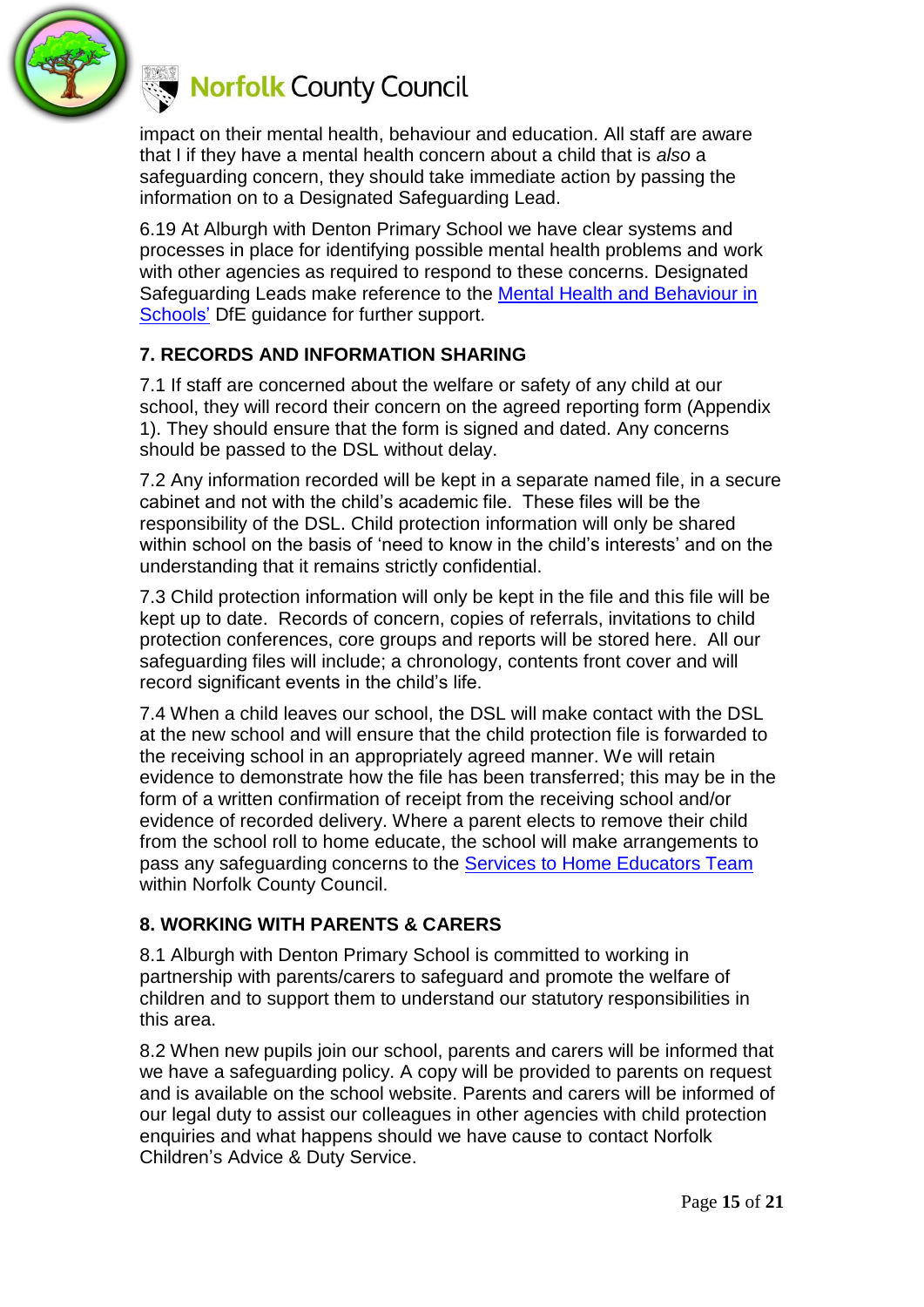

8.3 We are committed to working with parents positively, openly and honestly. We ensure that all parents are treated with respect, dignity and courtesy. We respect parents' rights to privacy and confidentiality and will not share sensitive information unless we have permission, or it is necessary to do so in order to safeguard a child from harm.

8.4 We will seek to share with parents any concerns we may have about their child *unless* to do so may place a child at increased risk of harm. A lack of parental engagement or agreement regarding the concerns the school has about a child will not prevent the DSL making a referral to Norfolk CADS in those circumstances where it is appropriate to do so.

8.5 In order to keep children safe and provide appropriate care for them, the school requires parents to provide accurate and up to date information regarding:

- Full names and contact details of all adults with whom the child normally lives;
- Full names and contact details of all persons with parental responsibility (if different from above);
- Emergency contact details (if different from above);
- Full details of any other adult authorised by the parent to collect the child from school (if different from the above).

The School will retain this information on the pupil file. The school will only share information about pupils with adults who have parental responsibility for a pupil or where a parent has given permission and the school has been supplied with the adult's full details in writing.

#### *The following paragraph, (section 8.6) should be included for those schools who are signed up to Operation Encompass or deleted as applicable:*

8.6 At Alburgh with Denton Primary School we are working in partnership with Norfolk Constabulary and Norfolk Children's Services to identify and provide appropriate support to pupils who have experienced domestic violence in their household; this scheme is called Operation Encompass. In order to achieve this, Norfolk Multi-Agency Safeguarding Hub will share police information of all domestic incidents where one of our pupils has been present with the Designated Safeguarding Lead(s). On receipt of any information, the Designated Safeguarding Lead will decide on the appropriate support the child requires, this could be silent or overt. All information sharing and resulting actions will be undertaken in accordance with the '*[Norfolk Joint](https://www.schools.norfolk.gov.uk/-/media/schools/files/pupil-safety-and-behaviour/safeguarding/operation-encompass/norfolk-joint-agency-protocol-for-domestic-abuse-notifications-to-schools.pdf) [Agency Protocol for Domestic Abuse –](https://www.schools.norfolk.gov.uk/-/media/schools/files/pupil-safety-and-behaviour/safeguarding/operation-encompass/norfolk-joint-agency-protocol-for-domestic-abuse-notifications-to-schools.pdf) Notifications to Schools*'. We will record this information and store this information in accordance with the record keeping procedures outlined in this policy.

### **9. CHILD PROTECTION CONFERENCES**

9.1 Children's Services will convene a Child Protection conference once a child protection enquiry under Section 47 of the Children Act 1989 has been undertaken and the child is judged to be at continuing risk of significant harm.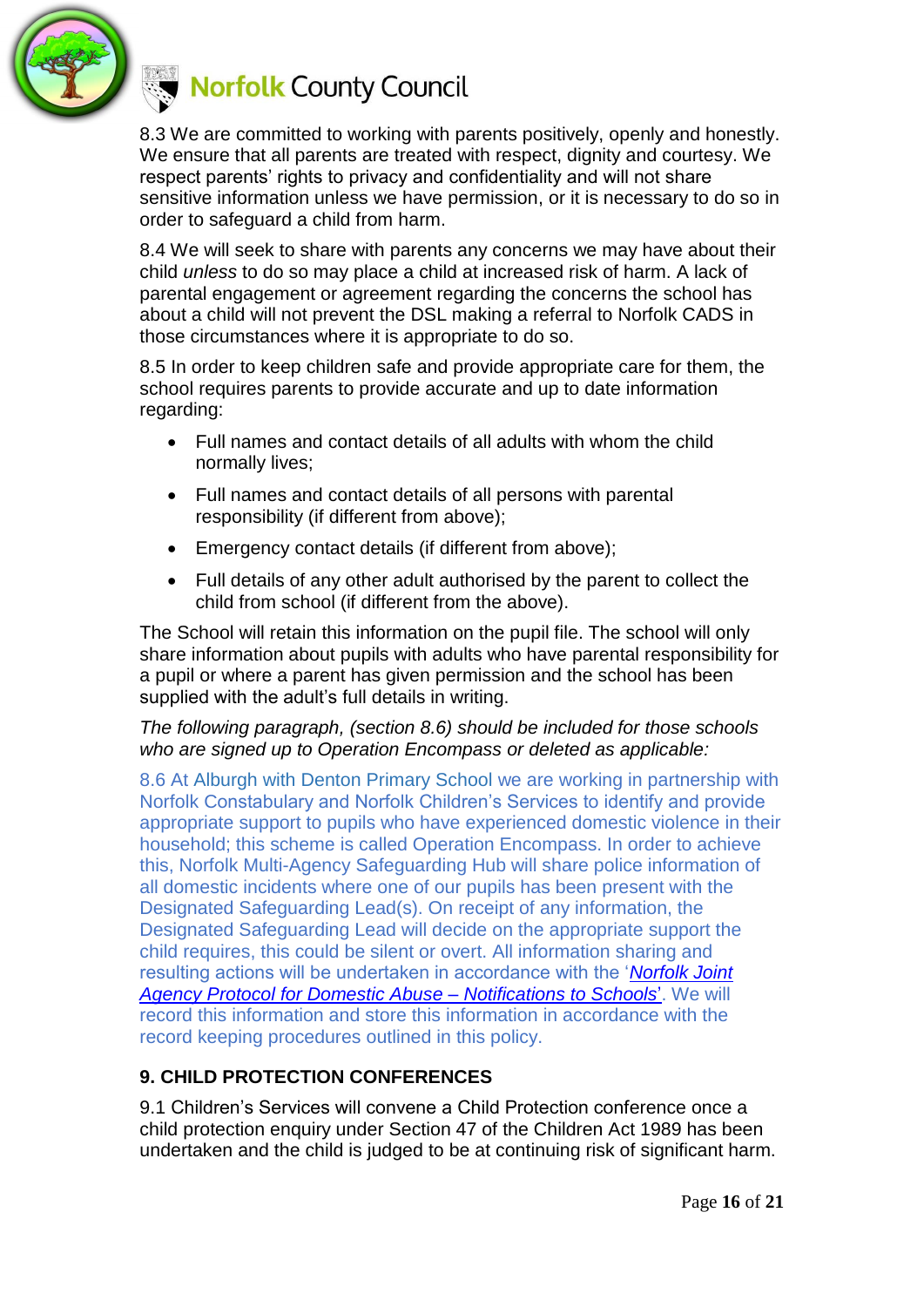

A review conference will take place once a child has been made the subject of a Child Protection Plan in order to monitor the safety of the child and the required reduction in risk.

9.2 Staff members may be asked to attend a child protection conference or core group meetings on behalf of the school in respect of individual children. Usually the person representing the school at these meetings will be the Headteacher or DSL. In any event, the person attending will need to have as much relevant up to date information about the child as possible; any member of staff may be required to contribute to this process.

9.3 All reports for child protection conferences will be prepared in advance using the [guidance](https://www.norfolklscb.org/about/policies-procedures/policies-and-procedures/) and [template report](https://www.norfolklscb.org/wp-content/uploads/2019/05/Multi-Agency-Report-to-CPC-V10-220519.docx) provided by the Norfolk Safeguarding Children Partnership. The information contained in the report will be shared with parents before the conference as appropriate and will include information relating to the child's physical, emotional and intellectual development and the child's presentation at school. In order to complete such reports, all relevant information will be sought from staff working with the child in school.

9.4 Clearly child protection conferences can be upsetting for parents. We recognise that we are likely to have more contact with parents than other professionals involved. We will work in an open and honest way with any parent whose child has been referred to Children's Services or whose child is subject to a child protection plan. Our responsibility is to promote the protection and welfare of all children and our aim is to achieve this in partnership with our parents.

#### **10. SAFER RECRUITMENT**

10.1 We will ensure that the Headteacher and at least one member of the Governing Body have completed appropriate safer recruitment training. At all times the Headteacher and Governing Body will ensure that safer recruitment practices are followed in accordance with the requirements of *'Keeping Children Safe in Education'*, DfE (2020). At least one person involved in conducting an interview will have received safer recruitment training.

10.2 At Alburgh with Denton Primary School we will use the recruitment and selection process to deter and reject unsuitable candidates. We require evidence of original academic certificates. We do not accept testimonials and insist on taking up references prior to interview. We will question the contents of application forms if we are unclear about them, we will undertake Disclosure and Barring Service checks and use any other means of ensuring we are recruiting and selecting the most suitable people to work with our children.

10.3 We will maintain a Single Central Register (SCR) of all safer recruitment checks carried out in line with statutory requirements. A senior member of staff will check the SCR regularly to ensure that it meets statutory requirements.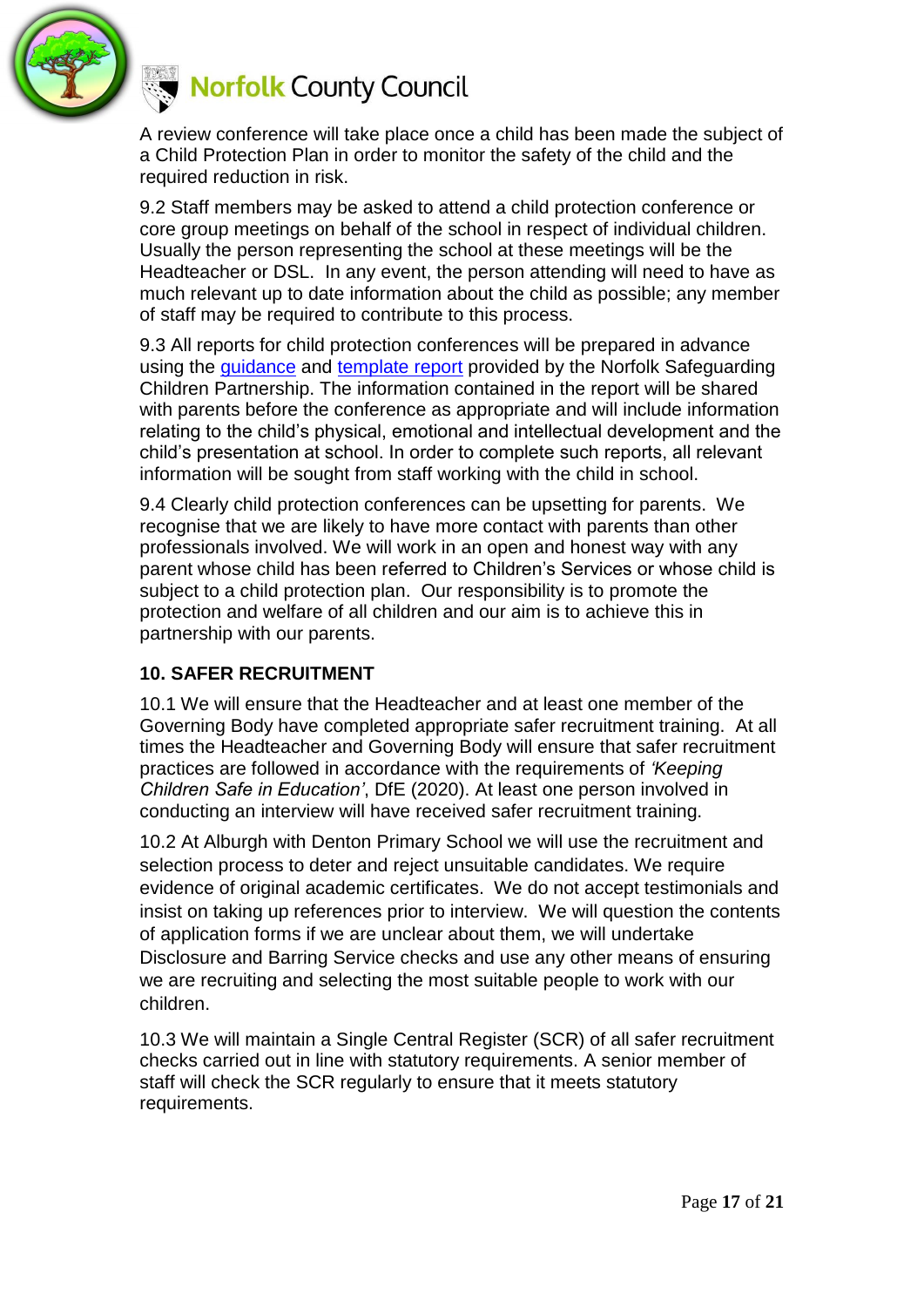

### **11. SAFER WORKING PRACTICE**

11.1 All adults who come into contact with our children have a duty of care to safeguard and promote their welfare. There is a legal duty placed upon us to ensure that all adults who work with or on behalf of our children are competent, confident and safe to do so.

11.2 All staff will be provided with a copy of our school's code of conduct at induction. They will be expected to know our school's Code of Conduct and policy for positive handling and carry out their duties in accordance with this advice. There will be occasion when some form of physical contact is inevitable, for example if a child has an accident or is hurt or is in a situation of danger to themselves or others around them. However, at all times the agreed policy for safe restraint must be adhered to. A list of staff that have accessed Norfolk Steps training will be kept by the Headteacher.

11.3 If staff, visitors, volunteers or parent helpers are working with children alone they will, wherever possible, be visible to other members of staff. They will be expected to inform another member of staff of their whereabouts in school, who they are with and for how long. Doors, ideally, should have a clear glass panel in them and be left open.

11.4 Guidance about acceptable conduct and safe practice will be given to all staff and volunteers during induction. These are sensible steps that every adult should take in their daily professional conduct with children. This advice can be found in ['Guidance for Safer Working Practices for Adults who work](https://www.saferrecruitmentconsortium.org/GSWP%20Sept%202019.pdf)  [with Children and Young People in Education Settings'](https://www.saferrecruitmentconsortium.org/GSWP%20Sept%202019.pdf) (May 2019). All staff and volunteers are expected to carry out their work in accordance with this guidance and will be made aware that failure to do so could lead to disciplinary action.

#### **12. MANAGING ALLEGATIONS AGAINST STAFF & VOLUNTEERS**

12.1 Our aim is to provide a safe and supportive environment which secures the wellbeing and very best outcomes for the children at our school. We do recognise that sometimes the behaviour of adults may lead to an allegation of abuse being made.

12.2 Allegations sometimes arise from a differing understanding of the same event, but when they occur, they are distressing and difficult for all concerned. We also recognise that many allegations are genuine and there are some adults who deliberately seek to harm or abuse children. There may also be circumstances where a member of staff or volunteer is involved in an incident outside of school/college which did not involve children but could have an impact on their suitability to work with children; this is known as transferrable risk.

12.3 We will take all possible steps to safeguard our children and to ensure that the adults in our school are safe to work with children. When concerns arise, we will always ensure that the procedures outlined in the local protocol [Allegations Against Persons who Work with Children](http://www.norfolklscb.org/about/policies-procedures/8-3-allegations-against-persons-who-work-with-children/) and Part 4 of *'Keeping Children Safe in Education'*, DfE (2020) are adhered to and will seek appropriate advice. The first point of contact for schools regarding LADO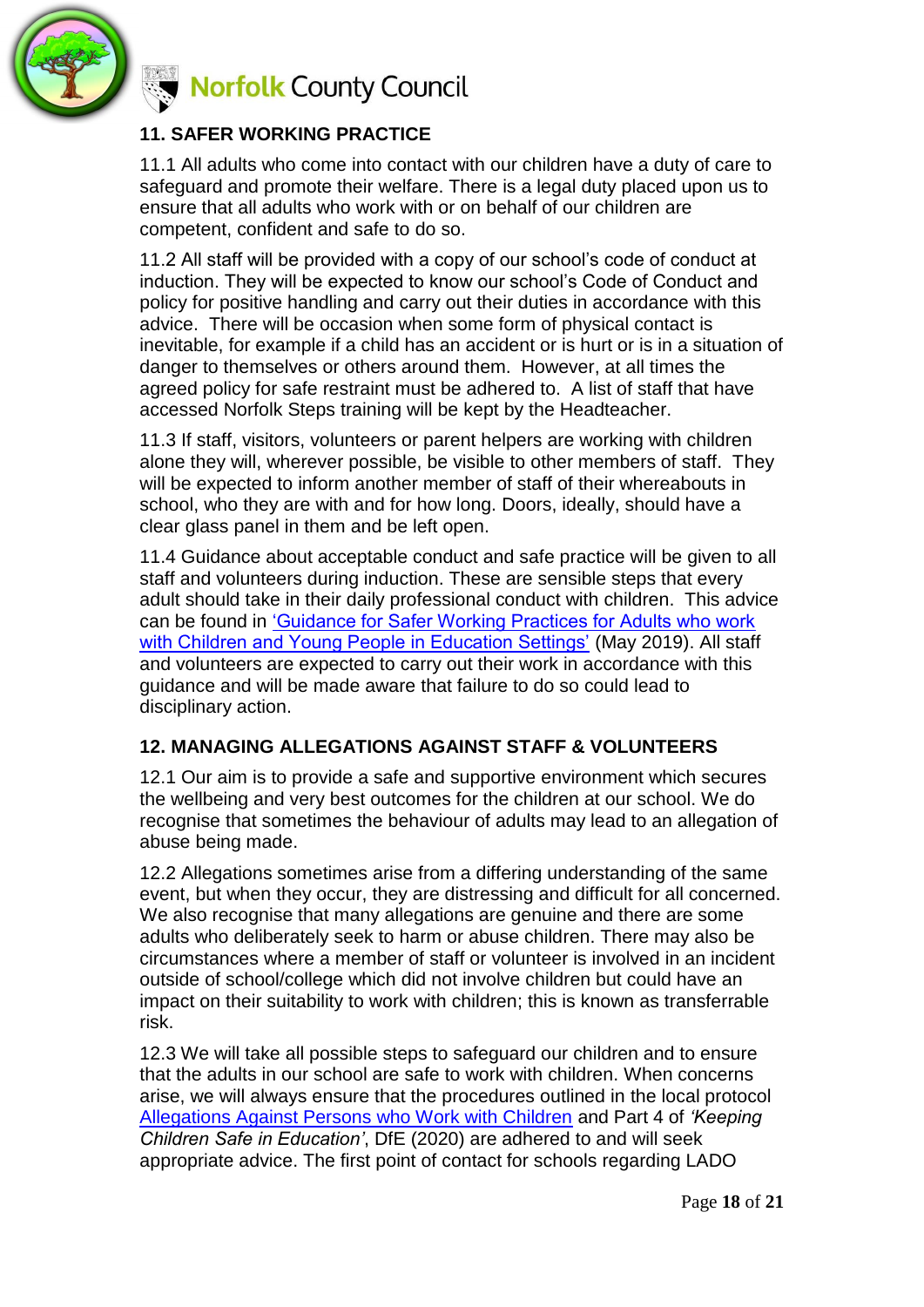

issues is via the Local Authority Duty Desk on 01603 307797. A Duty Advisor will give advice and guidance on next steps. If the advice is to make a referral to LADO then the form should be completed. Direct contact details for the LADO are- e-mail: [LADO@norfolk.gov.uk](mailto:LADO@norfolk.gov.uk) or telephone 01603 223693. See Appendix 4 for further details.

12.4 If an allegation is made or information is received about *any* adult who works in our setting which indicates that they may be unsuitable to work with children, the member of staff receiving the information should inform the Headteacher immediately. This includes concerns relating to agency and supply staff and volunteers. Should an allegation be made against the Headteacher, this will be reported to the Chair of Governors. In the event that neither the Headteacher nor Chair of Governors is not contactable on that day, the information must be passed to and dealt with by either the member of staff acting as Headteacher or the Vice Chair of Governors.

In the event of allegations of abuse being made against the Headteacher, the procedure described in 12.3 should be followed.

12.5 The Headteacher or Chair of Governors will seek advice from the LADO within one working day. No member of staff or the governing body will undertake further investigations before receiving advice from the LADO.

12.6 When using a supply agency, we inform the agency of our process for managing allegations against staff and keep them up to date with any policy developments. Where concerns are raised about an individual and the school is not their employer, we recognise that we still have responsibility to ensure allegations are dealt with properly. In order to achieve this, we will liaise with relevant parties including the LADO to determine a suitable outcome. Whilst the supply agency should be fully involved and co-operate with any enquiries from the LADO, police and/or children's services, we recognise that the school will usually take the lead in conducting an investigation as we have direct access to any affected children and other school staff to collect the facts.

12.7 Any member of staff or volunteer who does not feel confident to raise their concerns with the Headteacher or Chair of Governors should contact the LADO directly on 01603 223693. Further national guidance can be found at: [Advice on whistleblowing.](https://www.gov.uk/whistleblowing) The [NSPCC whistleblowing helpline](https://www.gov.uk/government/news/home-office-launches-child-abuse-whistleblowing-helpline) is also available for staff who do not feel able to raise concerns regarding child protection failures internally. Staff can call: 0800 028 0285 – line is available from 8:00am to 8:00pm, Monday to Friday or via e-mail: [help@nspcc.org.uk.](mailto:help@nspcc.org.uk)

Concerns including allegations that may meet the harms test should be addressed as set out in Part four of this guidance

12.7 The School has a legal duty to refer to the Disclosure and Barring Service anyone who has harmed, or poses a risk of harm, to a child, or if there is reason to believe the member of staff has committed one of a number of listed offences, and who has been removed from working (paid or unpaid) in regulated activity, or would have been removed had they not left. The DBS will consider whether to bar the person. If these circumstances arise in relation to a member of staff at our school, a referral will be made as soon as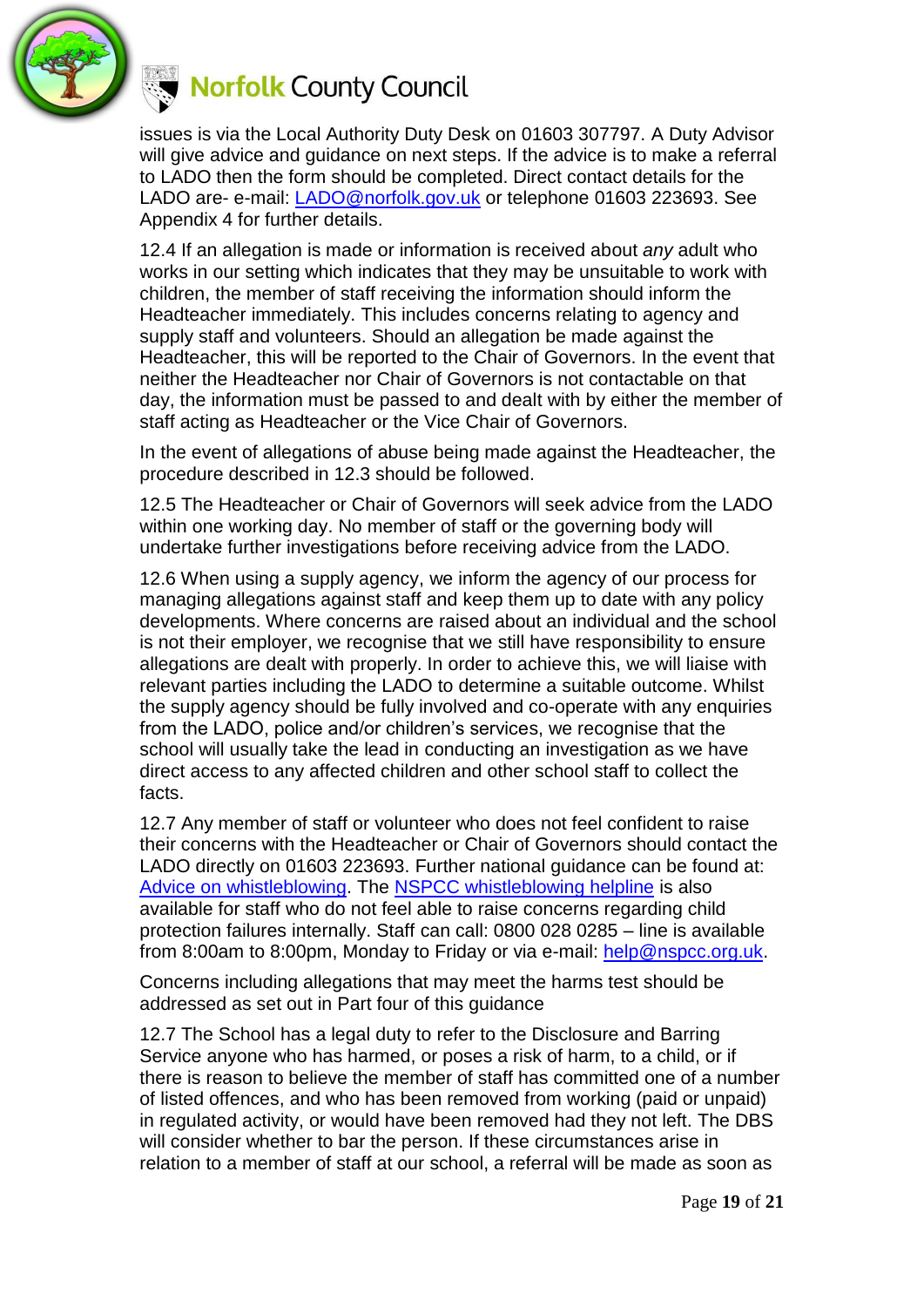

possible after the resignation or removal of the individual in accordance with advice from the LADO and/or HR.

#### **13 RELEVANT POLICIES**

13.1 To underpin the values and ethos of our school and our intent to ensure that pupils at our school are appropriately safeguarded the following policies are also included under our safeguarding umbrella:

- Staff Code of Conduct
- Anti-Bullying
- Behaviour
- Recruitment & Selection
- Whistle-blowing
- Attendance
- On-line Safety
- Health and Safety including site security
- Harassment and discrimination including racial abuse
- Meeting the needs of pupils with medical conditions
- Intimate Care
- First aid
- Educational visits including overnight stays

#### **14. STATUTORY FRAMEWORK**

This policy has been devised in accordance with the following legislation and guidance:

- [Working Together to Safeguard Children](https://www.gov.uk/government/publications/working-together-to-safeguard-children--2) DfE (July 2018)
- [Keeping Children Safe in Education](https://www.gov.uk/government/publications/keeping-children-safe-in-education--2) DfE (2020)
- [Norfolk Safeguarding Children Partnership procedures](https://www.norfolklscb.org/about/policies-procedures/policies-and-procedures/)
- [Norfolk Safeguarding Children Partnership](http://www.norfolklscb.org/about/policies-procedures/8-3-allegations-against-persons-who-work-with-children/) Protocol: Allegations [Against Persons Who Work with Children](http://www.norfolklscb.org/about/policies-procedures/8-3-allegations-against-persons-who-work-with-children/)
- [Guidance for Safer Working Practices for Adults who work with](https://www.saferrecruitmentconsortium.org/GSWP%20Sept%202019.pdf)  [Children and Young People in Education Settings](https://www.saferrecruitmentconsortium.org/GSWP%20Sept%202019.pdf) (May 2019)
- [What to do if you're worried a child is being abused](https://www.gov.uk/government/uploads/system/uploads/attachment_data/file/419604/What_to_do_if_you_re_worried_a_child_is_being_abused.pdf) DfE (March 2015)
- Information sharing: advice for practitioners providing safeguarding [services](https://www.gov.uk/government/uploads/system/uploads/attachment_data/file/721581/Information_sharing_advice_practitioners_safeguarding_services.pdf) DfE (July 2018[\)](https://www.gov.uk/government/uploads/system/uploads/attachment_data/file/419628/Information_sharing_advice_safeguarding_practitioners.pdf)
- [The Prevent duty: Departmental advice for schools and childcare](https://assets.publishing.service.gov.uk/government/uploads/system/uploads/attachment_data/file/439598/prevent-duty-departmental-advice-v6.pdf)  [providers](https://assets.publishing.service.gov.uk/government/uploads/system/uploads/attachment_data/file/439598/prevent-duty-departmental-advice-v6.pdf) DfE (June 2015)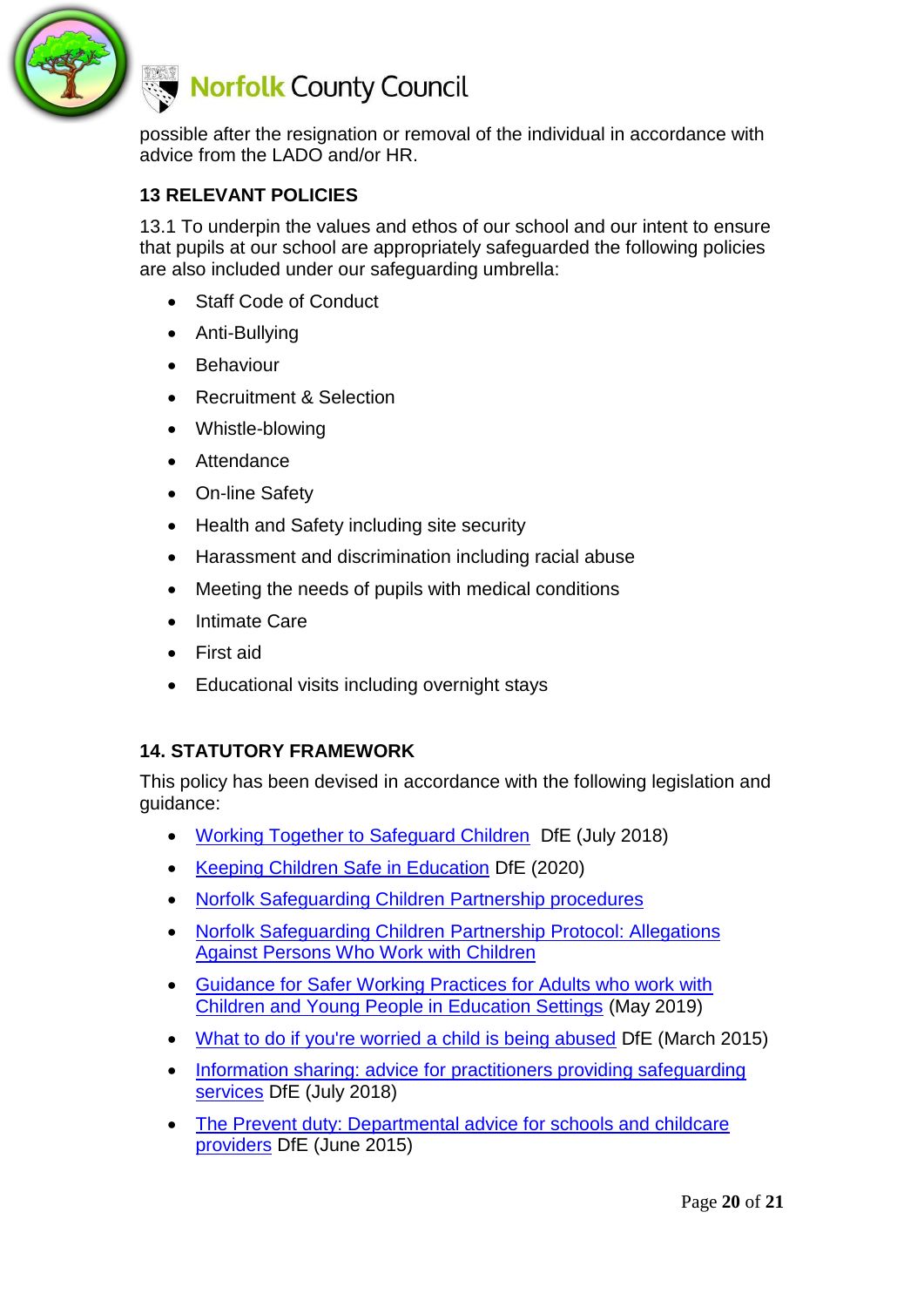

# Norfolk County Council

- [Mandatory Reporting of Female Genital Mutilation-](https://www.gov.uk/government/publications/mandatory-reporting-of-female-genital-mutilation-procedural-information) procedural [information](https://www.gov.uk/government/publications/mandatory-reporting-of-female-genital-mutilation-procedural-information) Home Office (December 2015)
- Sexual violence and sexual harassment between children in schools and colleges [DfE \(May 2018\)](https://www.gov.uk/government/uploads/system/uploads/attachment_data/file/719902/Sexual_violence_and_sexual_harassment_between_children_in_schools_and_colleges.pdf)
- Child [sexual exploitation: guide for practitioners](https://www.gov.uk/government/publications/child-sexual-exploitation-definition-and-guide-for-practitioners) DFE (February 2017)
- [Teaching online safety in school DfE](https://www.gov.uk/government/publications/teaching-online-safety-in-schools) (June 2019)
- [Mental Health and Behaviour in Schools](https://www.gov.uk/government/publications/mental-health-and-behaviour-in-schools--2) DfE (November 2018)
- [Data protection: toolkit for schools](https://www.gov.uk/government/publications/data-protection-toolkit-for-schools) DfE (September 2018)